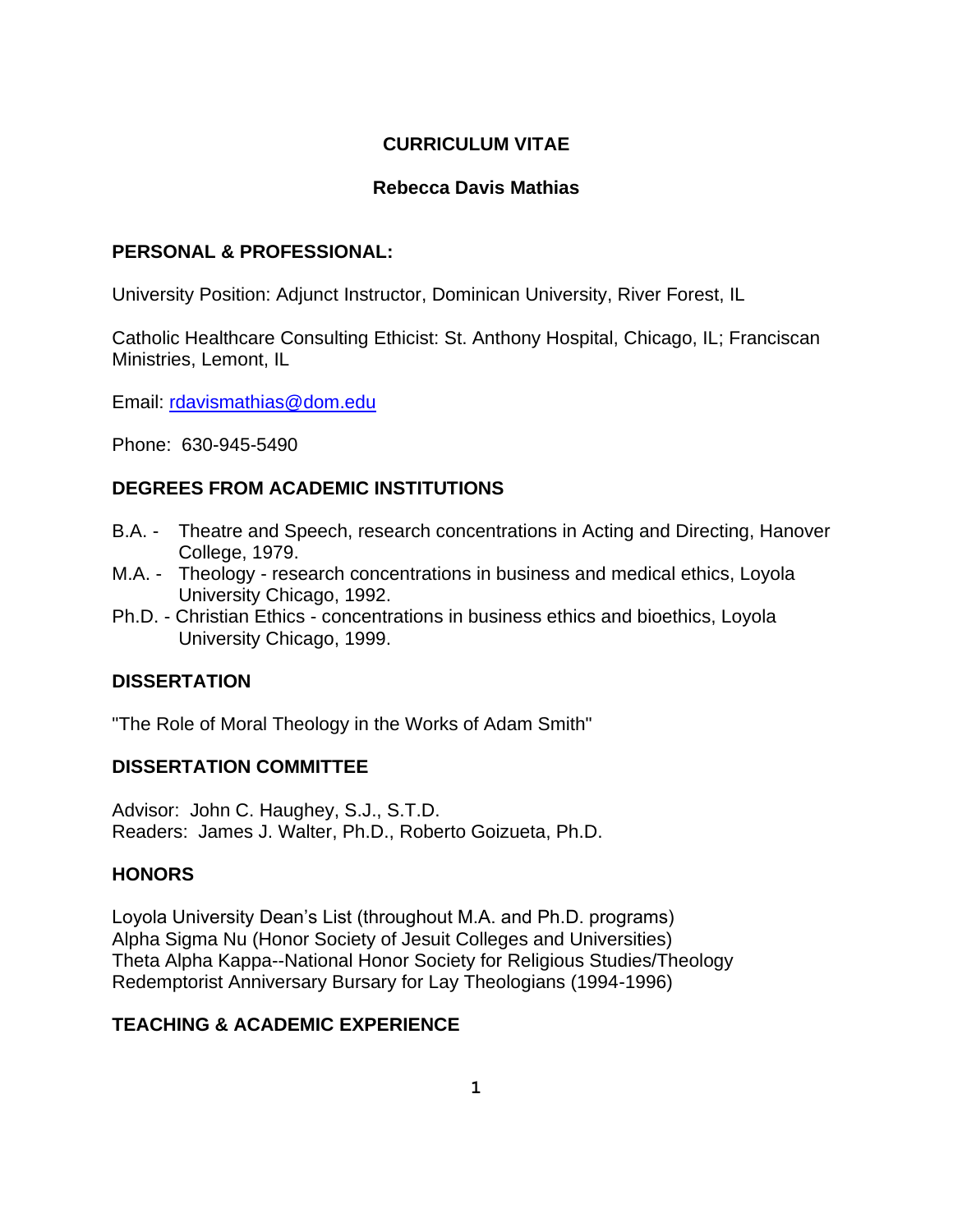### **Dominican University, River Forest, Illinois . . . . . . . . . . . . . . . . . 1/15/13 – Present Adjunct Instuctor**

Teaching two THEO 368 hybrid, now all online, courses per semester, "Biomedical and Healthcare Ethics". These courses engage the principles and teachings of Catholic bioethics in healthcare and the ethical dilemmas associated with them. Areas of clinical and organizational ethics' analyses and engagement include Covid-19, mental health issues, technology and human reproduction, genetics, CRISPR, NICU, and terminally ill newborns, palliative care, assisted suicide, euthanasia, healthcare reform, advance directives, hospice; social determinants of health, business / healthcare partnerships. Catholic healthcare integrated within socio-economic, environmental, and legal perspectives are examined from current local, regional, and global contexts. Along with Roman Catholic, additional world religions' perspectives in healthcare decision-making are also comprehensively integrated.

### **Center for Global Peace through Commerce, Brennan School of Business Dominican University, River Forest, Illinois . . . 9/1/10 – 7/1/12**

**Director.** Established global poverty and exclusion remedial / reduction strategies with university, government and corporate partners; creating web-based video modules to 1) Supported local bio fuels entrepreneurship, and global L3C (Low-Profit, Limited Liability Companies) development; 2) Advanced Corporate Social Responsibility (CSR) and Corporate Social Entrepreneurship (CSE) education; 3) Launched global warehouse of CSR and CSE research and resources; 4) Developed global corporate / academic internships; 5) Mobilized global research initiatives on the global impacts of war and peace on economic sustainability; 6) Launched and supported creation of lectures, programs, and seminars for faculty, student, and global businesses and scholars affiliations and partnerships which advance global peace through sustainable, community-based initiatives and social entrepreneurship.

### **Additional Dominican University Services Include:**

- Served as Ethics Consultant to Dominican University Wellness Center, and provide *Ethical and Religious Directives for Catholic Health Care Services (ERDs)*  education series for staff.`
- Served on Education and Programming Committee for Dominican University Stewards of Sustainability 4 R Future program.
- Served as Ethics Consultant for Dominican University Graduate School of Social Work, providing 4 of 6 *ERDs* centered education sessions to date for all faculty and students.
- Served as Dominican University KIVA Advisor.
- Served as Dominican University UN USA Chicago Chapter Advisor.
- Served as Co-Chair of Dominican University Fair Trade Collaborative.
- Served as Advisor for Schmidt Scholarship Program.
- Past member of Christian and Muslim Economics Faculty Consortium.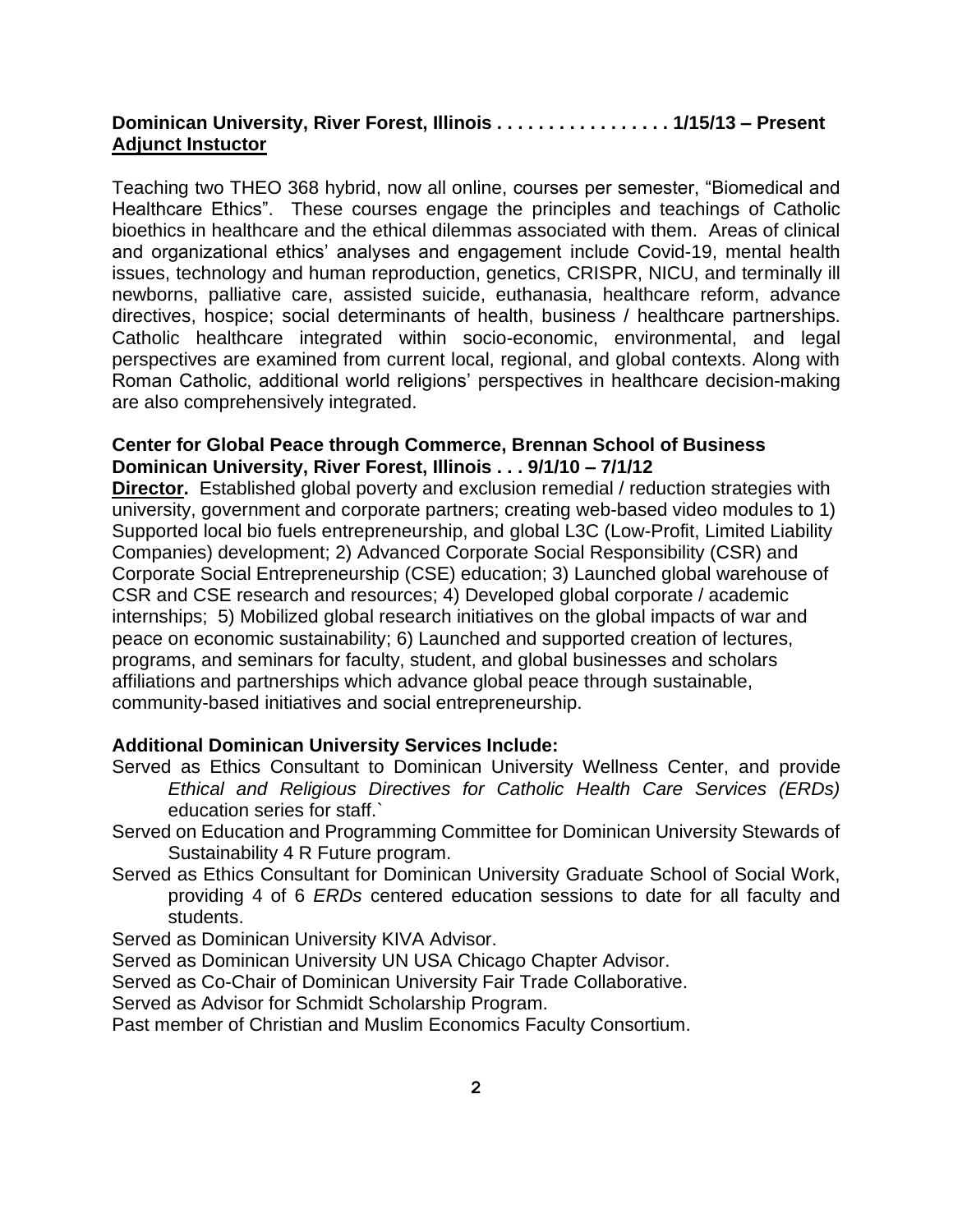### **Dominican University, River Forest, Illinois . . . 8/10 – 5/12**

**Adjunct Professor.** LAS 399 "Corporate Social Responsibility and Social Entrepreneurship" undergraduate seminar course.

### **Dominican University, River Forest, Illinois . . . 8/10- 5/12**

**Adjunct Professor.** BAD 255 "International Business"; BAD 275 "Entrepreneurship," THEO 240 "The Church: Perspectives and Challenges" Guest Speaker - Course Instructor.

**Dominican University, River Forest, Illinois . . . 1/10-5/10 Adjunct Professor.** THEO 321 "Sexual Ethics" undergraduate course.

#### **Dominican University, River Forest, Illinois . . . 8/09-12/10**

**Adjunct Professor.** School of Leadership and Continuing Studies, Masters in Leadership and Family Ministry, MLFM 631 "Critical Issues in Human Life," a bioethics, online graduate course.

#### **Diocese of Joliet, Romeoville, Illinois . . . 1/08-4/08**

**New Wine Lay Ministry Formation Instructor.** Taught moral theology by providing a theological framework for making moral decisions; explored with graduate students how to minister to those making moral decisions which also incorporated Catholic Social Teaching; and focused on how to integrate moral decision making into everyday life.

#### **St. Joseph's College, University of Alberta, Canada . . . 7/99-7/06**

**Assistant Professor.** Taught full-time; courses include "Bioethical Issues: Christian Perspectives;" "Advanced Bioethics: Christian Perspectives," "Human Sexuality and Marriage: Christian Perspectives;" "Business Ethics: Christian Perspectives," "Christianity and Social Justice in Canada," and a philosophy course, "Nursing Ethics". Authored and helped to design the "Nursing Ethics" Online course. Served as the St. Joseph's College Faculty Assembly Chair and on the Academic Planning Committee and Development Committee. Also provided ethics and dissertation consultation to St. Stephens College, University of Alberta MDiv graduate student.

#### **Faculty of Extension, University of Alberta, Canada . . . 1/04 – 4/04**

**Assistant Professor.** Taught "Ethics for Business and the Professional" course, Winter Term, Edmonton, Alberta, 2004.

#### **St. Joseph's College, Edmonton, Alberta, Canada . . . 9/98-7/99**

**Lecturer in Christian Theology.** Taught "The Christian Meaning of Sex and Marriage" during the First Term and taught the same course along with "Bioethical Problems: Christian Perspectives" to undergraduate students in the Second Term.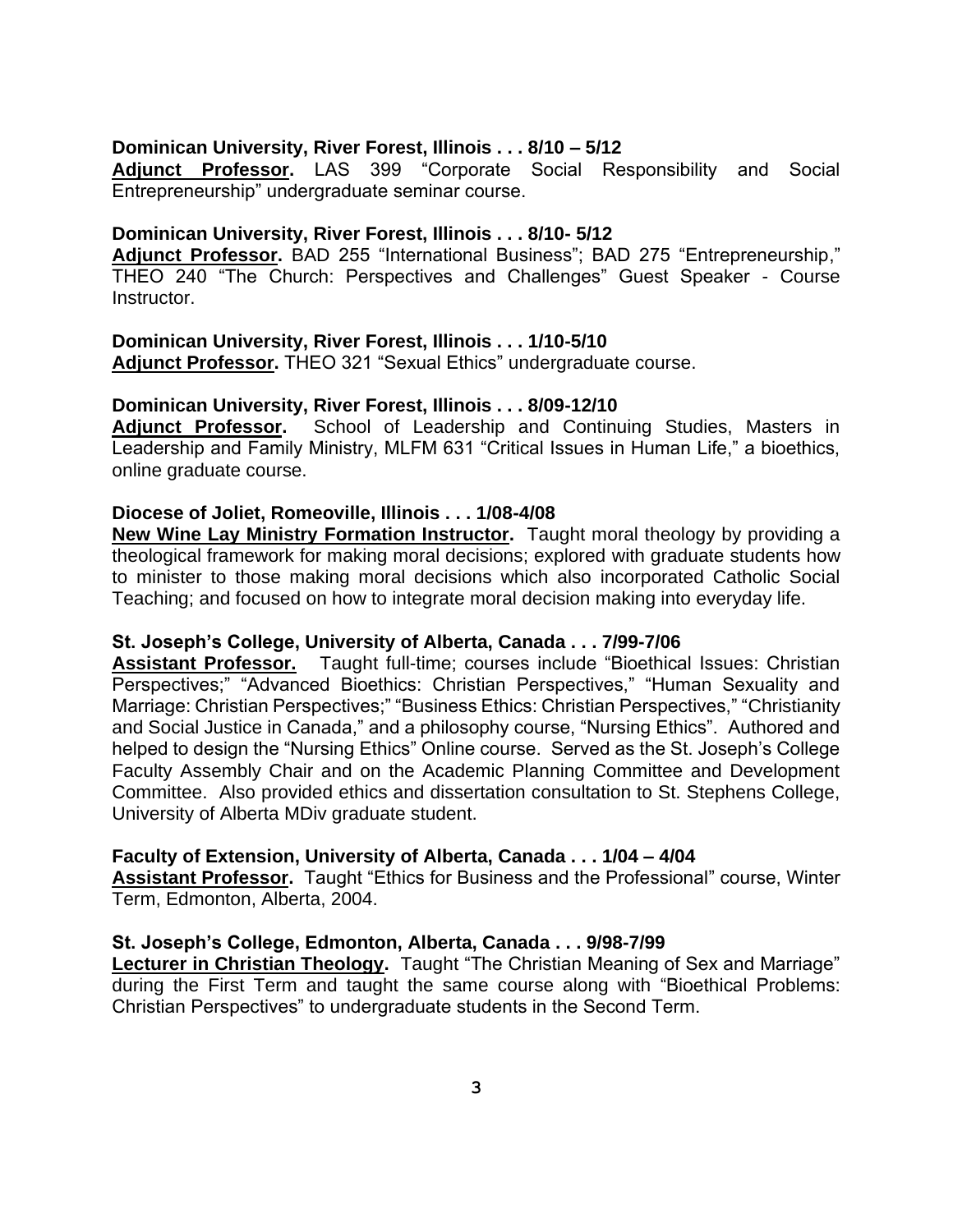### **Newman Theological College and St. Joseph's Seminary, Edmonton, Alberta, Canada . . . 9/98-7/99**

**Continuous Half-Time Associate Professor.** Taught "Bioethics: Moral Issues from the Life Sciences" course to graduate and seminary students; and "Married Love and Sexuality" to both graduate, seminary and undergraduate students. Taught "Basics of Christian Morality" to undergraduates. Taught "Bioethics: Moral Issues from the Life Sciences," in the Summer Term. Also taught Business, Social, Sexual, and Healthcare Ethics in the Theological Studies Certificate Program at St. Thomas More Parish.

#### **St. Mary's College, Calgary, Alberta, Canada . . . 9/96-9/98**

**Associate Professor.** Taught courses "Issues in Bioethics" and "Philosophical Basis of Moral Education," at St. Mary's College in Calgary.

#### **Loyola University Chicago -**

#### **The Center for Ethics across the University. . . 8/93-8/95**

**Assistant to the Director.** Responsible for scholarly research, business and university program development and coordination. Initiated, designed, led and hosted the Center's highly successful Graduate and Professional Student Ethics Seminars for all Chicago metropolitan area schools of higher education.

#### **Loyola University Chicago -**

## **Theology Department. . . . 8/94-5/94**

**Instructor.** Designed and taught two semesters of "Moral Problems," a course which situated Catholic moral theology within the context of contemporary issues ranging from abortion, genetic engineering, corporate responsibility, and racism to capital punishment, bioethics, homosexuality, drug use, and euthanasia.

#### **The Center for Ethics and Corporate Policy. . . 5/92-6/93**

**Intern.** Responsible for scholarly research, grant writing, and coordination of the 1993 National Conference, "The Family, the Corporation, and the Common Good."

#### **Loyola University Chicago. . . 8/92-5/93**

**Graduate Assistant--Department of Theology.** Responsible for scholarly research in feminist ethics and systematics for two theology professors.

#### **Loyola University Chicago. . . 8/91-5/92**

**Graduate Assistant--Department of Theology.** Responsible for scholarly research in business ethics and systematics for two theology professors each semester.

#### **Loyola University Chicago. . . 1/91-6/91**

**Graduate Assistant--Office of Multicultural Affairs.** Designed and assisted mobilization of an Academic Intervention/Mentorship Program for international and multicultural students at risk. Additional duties included research and development of statistical data in collaboration with local and national university and community resources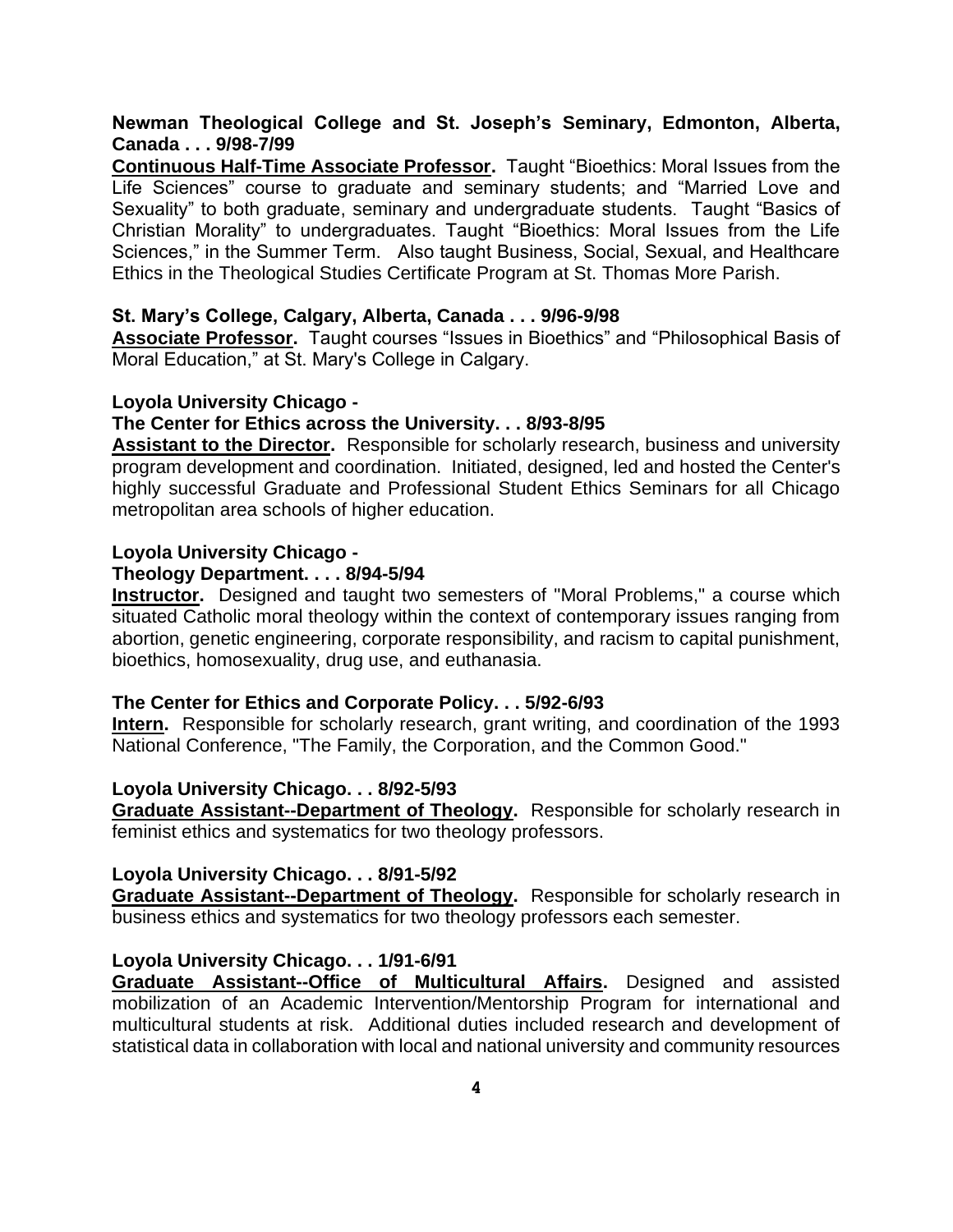for the enhancement of multicultural academic, curriculum development, and student affairs' programs. Worked extensively with African-American, Asian-American, and Latin-American student advisors, deans, and organizations in planning, programming, and events implementation. Worked with racial and discrimination policy issues.

### **CATHOLIC HEALTHCARE CLINICAL EXPERIENCE AND COMMITMENTS**

## **St. Anthony's Hospital, Chicago, Illinois . . . . . . . . . . . . . . . . . . . 11/14 – Present Consulting Ethicist**

As a viable part of Catholic Identity and Mission Integration, provides leadership and assistance in governance, management to physicians, and associates in areas of clinical, organizational and professional ethics with special attention to clinical ethical challenges in the provision of acute care, women and children's services, palliative care, mental health, rehabilitative care, primary care and hospice services. Serves as an expert resource in health care ethics and consultations, and partnership agreements as well as supports the palliative care committee, all organizational ethics policy oversight and revision, educational activities / programs, and recommendations for internal and external partnership collaboration and decision-making on ethical issues.

**Franciscan Sisters of Chicago Service Corporation, Homewood, IL . . 1/11- Present Corporate Leadership Team - Ethics Consultant.** Provides organizational and clinical ethics education and consultation.

**The Resurrection Project . . . . . . . . . . . . . . . . . . . . . . . . . . . . . . . .10/16 – 11/18**

Provides End-of-Life education from Catholic teaching perspectives for The Resurrection Project (TRP) Staff and the Latino community the TRP serves in Chicago.

**Certified as a Last Steps Advanced Care Planning Facilitator, Gundersen Health System, La Crosse, WI, at Advocate Illinois Masonic Center, Chicago, Illinois . . . . . . . . . . . . . . . . . . . . . . . . . 12/14**

# **Alexian Brothers Health System, Arlington Heights, Illinois . . . 7/9/12 – 12/20/13 Corporate Director of Ethics**

As a viable part of Mission Integration, provided leadership and assistance in governance, management to physicians, and associates in areas of clinical, organizational and professional ethics with special attention to ethical challenges in the provision of acute care, including women and children's, long-term care, palliative care, mental health, rehabilitative medicine, primary care and hospice services. Serves as an expert resource in health care ethics and consultations, and partnership agreements as well as supports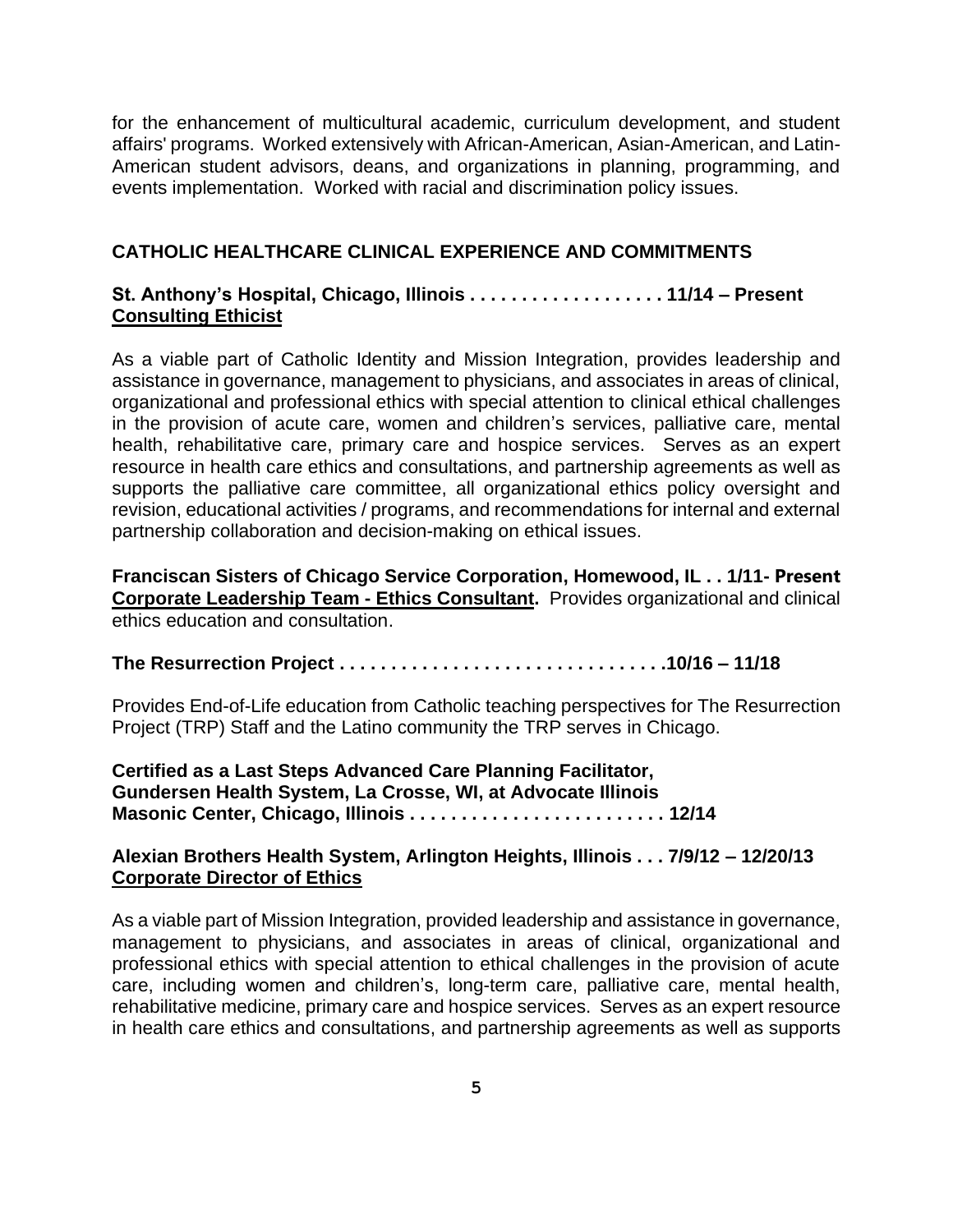ethics committees and their processes including policy oversight and revision, educational activities / programs, and facilitated internal and external collaboration partnerships and decision-making on ethical issues. Maintained a strong working relationship with the Archdiocesan Vicar for Healthcare and served in collaboration with the Ascension Health Ethics Group.

Examples of ethics' clinical and organizational innovations and services included:

1) The creation of Ethics Education Committees at Alexian Brothers Medical Center, St. Alexius Medical Center and Alexian Brothers Behavioral Health Hospital to advance the effectiveness and services of the standing or re-envisioned Ethics Committees.

2) Developed the first ABHS Ethics Survey in collaboration with members of the Ethics Education Committees and other clinical and organizational associates at all Illinois ministry sites. The 24% associate and physician response rate was unprecedented for any ABHS survey and set a clinical and organizational level baseline from which to develop ethics education, programs and services.

3) Established the ABHS Ethics Symposium as an annual CME event. The 2014 Ethics Symposium highlights the resourcing of healthcare for children: "Ethical and Healthcare Implications for Patients on the Developmental / Spectrum Disorder Continuum".

4) Served on the newly initiated UIC Blessed John Paul II Newman Center Integritas Institute's Bioethics Advisory Board and launched the April 16, 2013 Bioethics Conference with 6 CME presenters on end-of-life care initiatives within healthcare today. 5) Provided supervision to the first ABHS Ethics Intern, Creighton University Masters in Health Care Ethics Program, February 2013 – May, 2013. In collaboration with the ABHS Ethics Intern, developed The Joint Commission supported ABHS Worker Fatigue Survey with ABHS Wellness Center and Quality Improvement.

6) Collaboratively developed the Domestic Violence / Intimate Partner Violence ABHS Task Force.

7) Coordinated the purchase and implementation of Ethics Tracker software program to track ABHS clinical and organizational Ethics Consultations.

8) Coordinated Ethics consultation requests access through Alexi-CARE for physicians and associates.

9) Served on the ABHS CME Committee, the Americans with Disabilities Act Committee, the ABHS IRB Committee, the ABHS Palliative Care Committees, and the ABHS Catholic Identity Matrix Committees.

10) Served as Ethicist for the Corporate Leadership Team of the Franciscan Sisters of Chicago Services Corporation.

11) Served as Ethicist for Ad Hoc Illinois Department of Public Health Ethics Advisory Committee.

12) Established working and collaborative relationship between the Ethics Committees at Alexian Brothers Medical Center / Alexian Rehabilitation Hospital with the Rehabilitation Institute of Chicago Ethics' Committees.

**Alexian Brothers Health System, Arlington Heights, Illinois . . . 1/1/10-7/9/12 Consulting Ethicist.** Serves Alexian Brothers Medical Center (ABMC), Elk Grove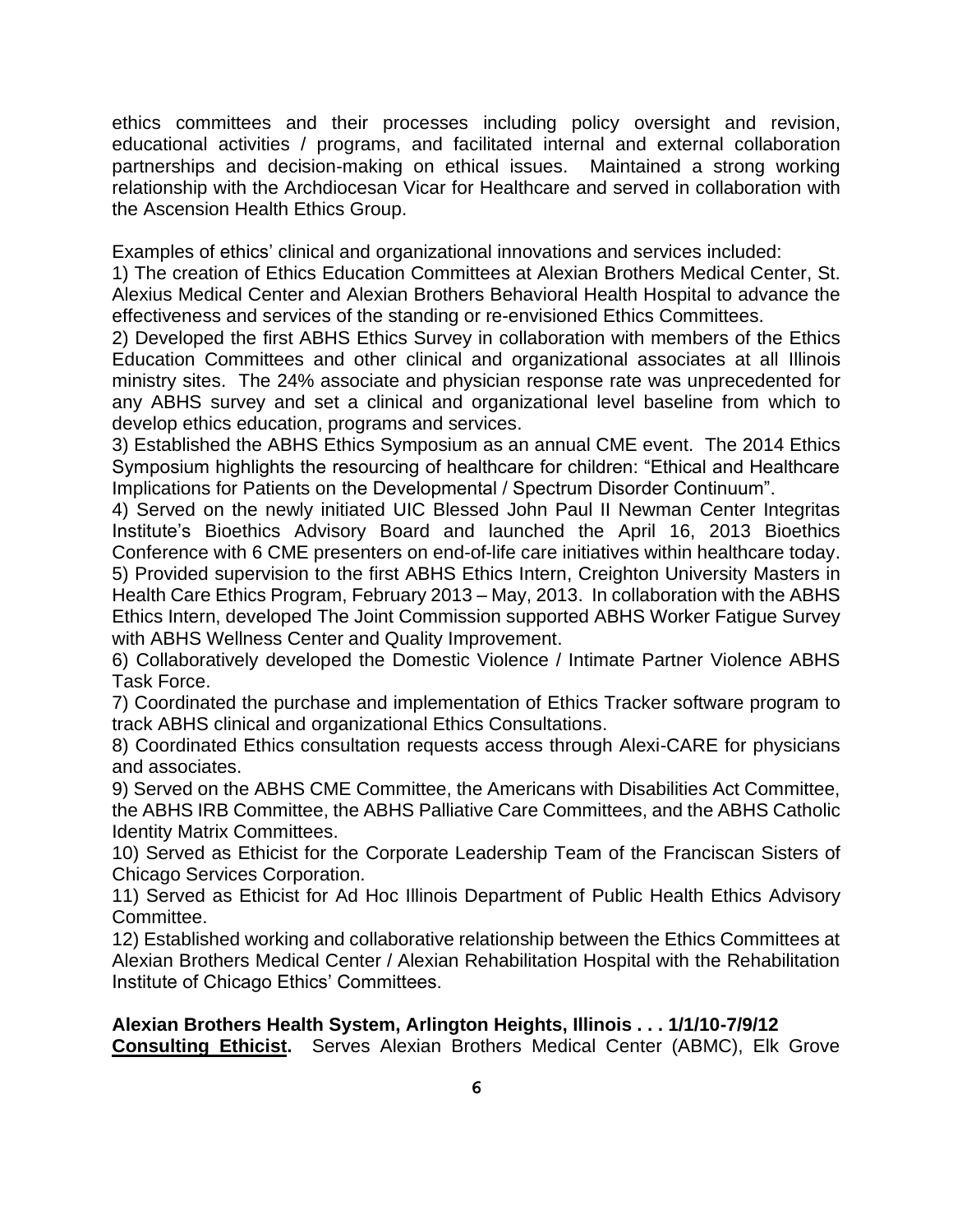Village; St. Alexius Medical Center (SAMC), Hoffman Estates, Illinois; Alexian Brothers Behavioral Health Hospital (ABBHH), Hoffman Estates, Illinois; Alexian Brothers Rehabilitation Hospital (ABRH), Elk Grove Village, Illinois; Alexian Brothers Medical Group; Alexian Brothers Senior Ministries in Missouri, Tennessee, and Wisconsin. Generated and serve on the Ethics Education Subcommittees at ABMC and SAMC. Active on ABMC, SAMC, and ABBHH Ethics Committees, ABMC Palliative Care and Utilization Review Committees and served on SAMC End-of-Life, DNR and Gift of Hope Committees. Provides ethics consultation and education for staff (CME and CEU), patients, families and physicians. Provides ABHS ethical analysis for affiliated corporate partnership agreements. Participates in ABMC Medical Rounds on Critical Care and Intensive Care Units. As of July 15, 2010, launched the Ethics Help Line (1-877-913- 8442), a rapid response system for ABMC to address ethical issues and concerns, advance Catholic health care ethical and religious directives application, reduce organizational risk, improve patient-centered outcomes and service staff support. Established ABHN Nursing Units Ethics Awareness Visitation program. Participated in gathering data for ABHN Catholic Identity Matrix ethics assessment, workshop and evaluation report meeting. Developed Ethics Weeks 2011 which provided ethics and religion-based CME and CEU presentations for medical staff at ABHN. Organized Ethics Week 2012 which occurred February 27- March 1, 2012 with 7 CME presentations being offered.

### **The Caritas Health Group (now Covenant Health), Edmonton, Alberta, Canada . . . 6/96-5/06**

**Ethicist.** Provided ethical consultation and clinical and organizational ethics education for all staff. Led a Caritas team of Senior Administration to create, disseminate, and quantify an unprecedented 6,000 all-employee (staff and physicians) ethics survey in June/July, 2005. Quantitative and qualitative results were statistically analyzed independently by University of Alberta Learning Solutions by October 31, 2005. The survey provided significant data on how to prioritize, prepare, and strategize continuing Ethics Education programs and services.

### **St. Joseph's Auxiliary Hospital, Edmonton, Alberta, Canada . . . 10/03-5/06**

**Ethicist.** Provided ethical consultation to extensive long-term care centre and ethics education for all staff. Created the first Ethics Consultation Team with staff.

#### **Redemptorist Bioethics Consultancy, Edmonton, Alberta, Canada . . . 5/96-8/02**

**Co-Director.** Responsible for co-administering the Redemptorist Bioethics Consultancy and contributing to bioethical education and case consultation with the Caritas Health Group (now Covenant Health) and other healthcare centers in the Edmonton area such as the University of Alberta. Served as a Catholic medical ethicist on the Grey Nuns Community Hospital and Health Center and the Misericordia Community Hospital and Health Center Bioethics Consultative Teams as well as on the Caritas Ethics Committee. After organizational restructuring at the Caritas Health Group, Rebecca continued to serve on its Educational Task Force. In addition, she made public presentations on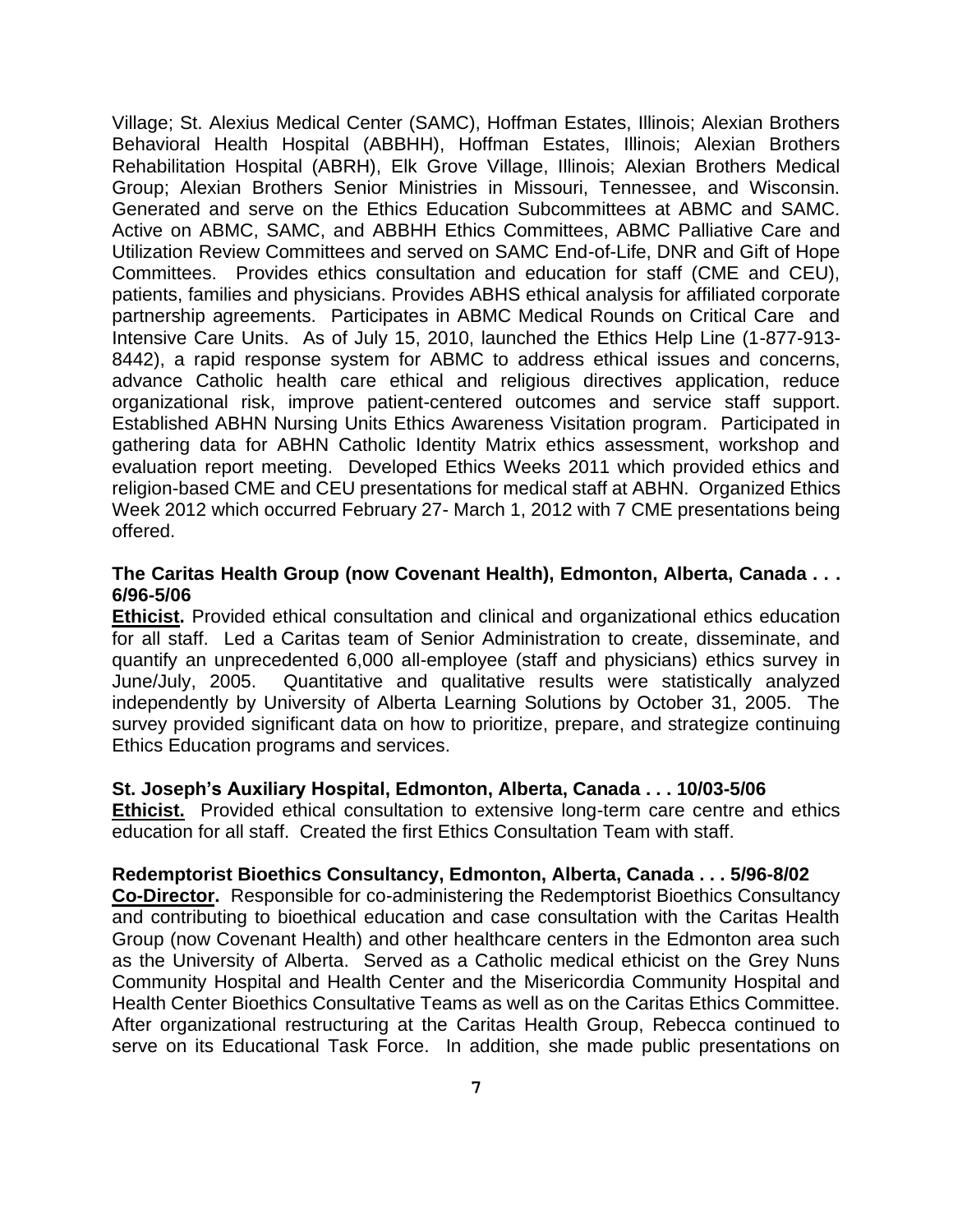numerous moral issues, including bioethics and sexuality and Christian marriage at local, provincial, national, and international conferences, and in lay formation programs in Alberta and British Columbia. Initiated and helped to develop an instructional digital program and Teacher's Guides (Public and Separate Schools) on the issues of utilizing biological engineering in the manipulation of genetic codes of life forms. Through an interactive process, high school students make quantitative assumptions on key bioethical issues and apply this information to the knowledge drawn in association with other Alberta curriculum in Biology 30. The digital program achieved distinction by being widely recommended by Alberta Learning. In addition, Rebecca designed and facilitated Parish Pastoral Council retreats which addressed organizational, moral and bioethical issues and has served as the St. Agnes Parish Transformation of Parishes (ToPs) cofacilitator for the Archdiocese of Edmonton.

Collaborated with the Alberta John Dossetor Health Ethics Center, University of Alberta, and Covenant Health to present ethics programming and conferences which included Metis, First Nations, and other multicultural health care issues.

### **LANGUAGES**

Pimsleur Third Year Spanish Completed.

Reading knowledge of French and German.

### **ADDITIONAL PROFESSIONAL EXPERIENCE AND COMMITMENTS**

#### **St. Mary of the Knobs, New Albany, Indiana. . . 8/88-8/90**

**Coordinator of Youth Ministries.** Duties included coordination and implementation of the early, middle, and late adolescent, as well as young adult, "total" youth ministry program--which included religious education; evangelization; worship; community life; guidance and healing; justice, peace, and service; enablement; and advocacy components--within a 1,000 family parish and sixteen parish deanery structure. Supervised and trained both youth and adult elected or appointed representatives in leadership skills; directed and facilitated retreat programs; worked extensively with and trained parish parent organizations, Board of Religious Education, and Parish Council, developed parish Youth Ministry Commission, and served as a catechist for both Junior and Senior High religious education programs. Served as counselor in providing guidance and direction to the formation of youths as total persons, and coordinated fund-raising and public relations programs. Served as parish liaison in local parochial and public schools, Deanery, and Archdiocesan levels and served as Deanery Confirmation Liturgy Director.

#### **National Barrier Awareness Foundation, Louisville, Kentucky. . . 1987-88**

**Executive Vice President.** Designed and mobilized national barrier awareness community activities and disability/education promotional campaigns throughout the U.S. Co-administered foundation and monitored/advised State Coordinator's network.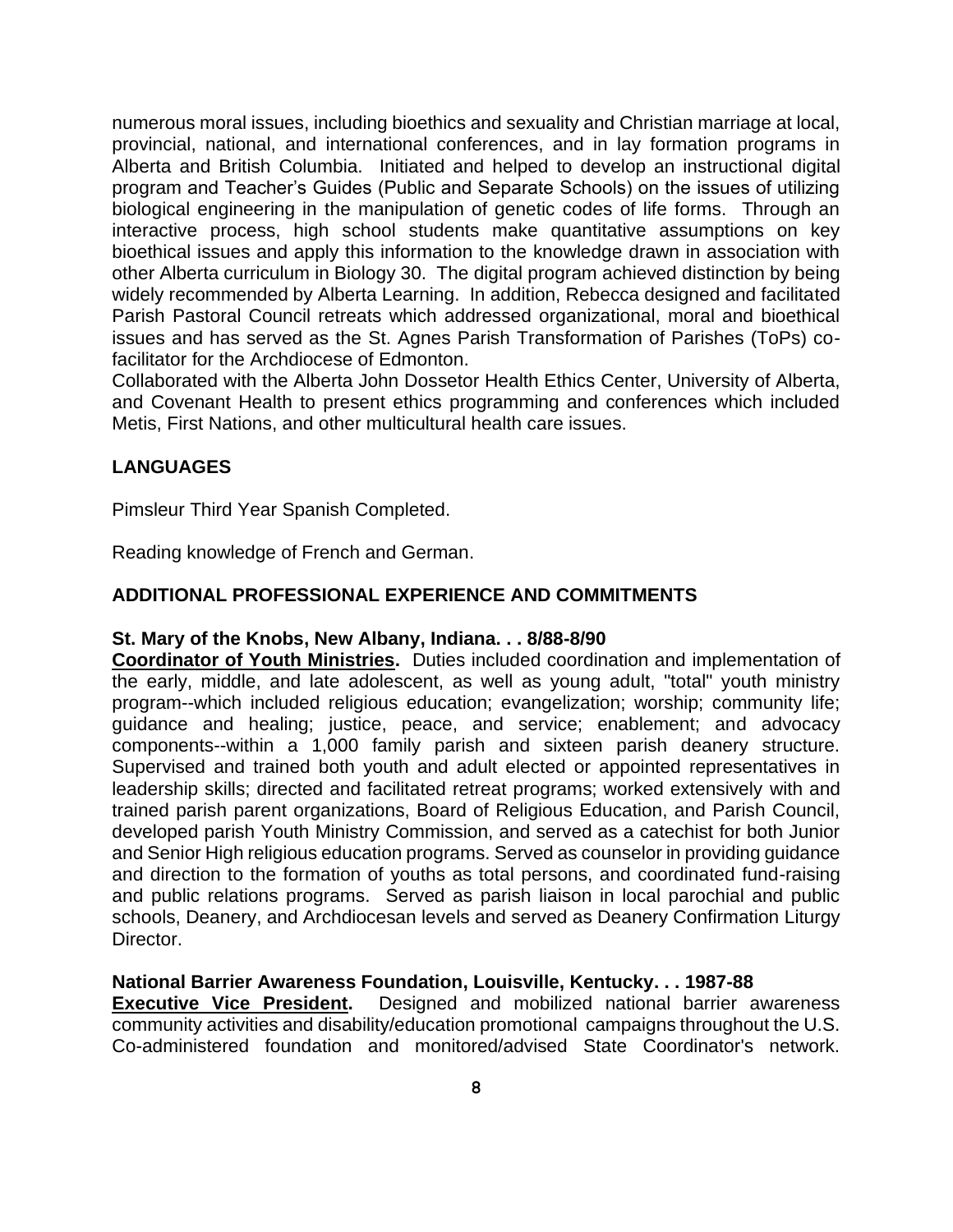Created foundation resource development and marketing programs. Co-designed and launched national Chapter development and membership drive.

### **Center for Accessible Living, Louisville, Kentucky. . . 1986-87**

**Assistant Director.** Supervised all program planning, management, development, and evaluation of an Independent Living Center; assisted in public relations, resource development, volunteer services, and staff training. Budget co-responsibility \$550,000. Developed in-house system format for digital consumer service statistics and reports. Researched, wrote and supervised agency grant proposals. Edited Center's quarterly newsletter. Created new Disability Volunteer Programs to include recruitment, training, service and evaluation. Launched Consumer Advocacy Skills Training Program. Served as agency liaison between various local, state, and national disability and government organizations. Co-founded the Kentucky Barrier Awareness Coalition.

### **Kentucky Chapter/National Multiple Sclerosis Society. . . 1984-86**

**Chapter Services Coordinator.** Directed information, counseling, and referrals to MS clientele. Established outreach and patient/public/healthcare education programs. Coorganized and managed resource development programs, including grant writing and fund-raising campaigns. Founded Tri-City MS Support Group and MS "4 x 4" counseling groups for MS patients and their spouses. Helped to establish the Multiple Sclerosis Center at the University of Kentucky. Co-launched establishment of 18 statewide support groups.

## **AFFILIATIONS & MEMBERSHIPS – Past and Present**

American Society for Bioethics and Humanities Catholic Health Association USA Center for Bioethics and Human Dignity Chicago End-of-Life Care Coalition Chicago Ethics Coalition Illinois Catholic Health Association Illinois Catholic Health Association – Vicars' and Ethicists' Consortium National Multiple Sclerosis Society – Greater Chicago Chapter

# **PUBLICATIONS**

"Youth Culture," published in Reynolds Eckstrom's *Pop Culture*, Don Bosco Multimedia, New Rochelle, New York, 1989.

"Family Retreats" and "Retreat Follow-ups," published in Reynolds Eckstrom's *Youth Retreats*, Don Bosco Multimedia, New Rochelle, New York, 1991.

"Why I Do Ethics," *Health and Healing*, Summer 1996, 18-19.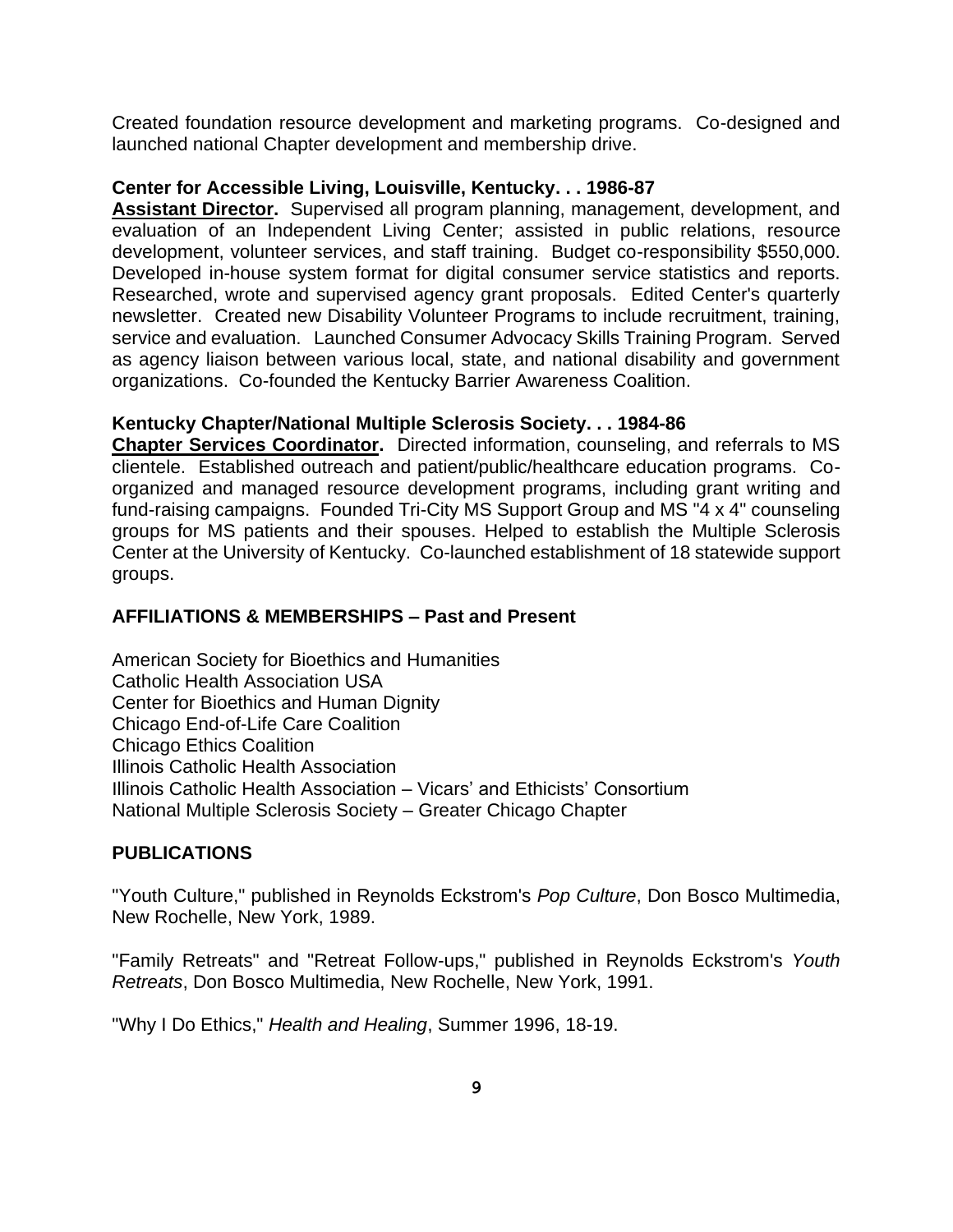"Ethical Dilemmas in Human Embryonic Stem Cell Research," *In Touch*, Provincial Health Ethics Network, Vol. 3, No. 7, September 2000.

*Option X: Beginning Now – Explorations into Genetics and Bioethics*, 1998 and 2002 Editions – CD.

Book Review, "Genetic Engineering: Christian Values and Catholic Teaching," *In Defense of Life: Edmonton Prolife*, Vol. 1, No. 2 (May – July 2003): 4.

"Difference between Life and Death," in "Bioethics: Medicine's Tough Questions" and "O'Neil Case Study Response," in "You Be the Ethicist," *Edmonton Journal* (May 19, 26), 2003.

# **DIGITAL MEDIA**

"OptionX: Beginning Now," *Critical Mass Interactive,* 1998 and 2002 Editions. Alberta Learning Recommended List.

# **VIDEO / WEBINAR PRESENTATIONS**

"Palliative Care," and "Physician-Assisted Suicide," Our Lady of Perpetual Help Devotions for Vision TV airing, April 5, 1997.

Designed content and presented 90-minute "Best Practices in Business Ethics," SkillsInvest Seminar / Webinar sponsored by Economic Development Edmonton and the University of Alberta Extension Program.

# **GRANTS**

UIC St. John Paul II Newman Center Integritas Institute, Order of Malta Grant, May, 2019.

The Caritas Health Group HREB Grant, "The Caritas Health Group Ethics Survey," Principal Investigator, (June 13 – 30, 2005). Caritas and HREB Research Ethics Board approval granted May 17, 2005.

University of Alberta Teaching Research Fund, "Business Ethics Rich Media Contextualization Project," Collaborative Project with University of Alberta School of Business and Academic Technologies for Learning, Principal Investigator, (April 7, 2005). University of Alberta Education and Extension Research Ethics Board approval granted May 16, 2005.

Caritas Health Group and University of Alberta Bioethics Case Studies Grant, Principal Investigator, Provincial Health Ethics Network, June 11, 2003.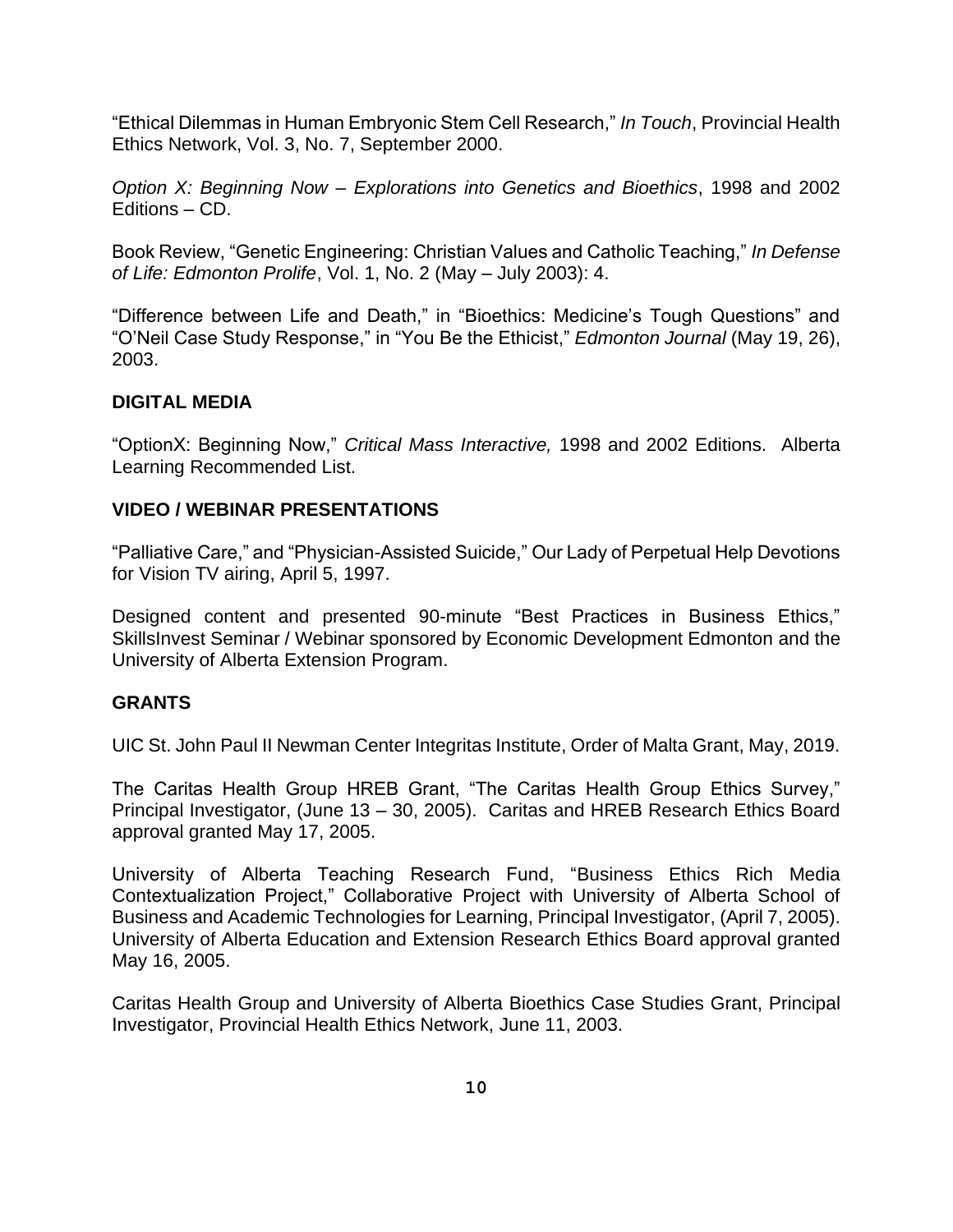Alberta Playwrights Network for Bioethics Play Reading with Actor's Equity Actors Grant Principal Investigator, March 27, 2003.

### **Research Surveys:**

"Caritas Health Group Ethics Survey," for all 6,000 staff and physicians, Caritas Health Group (Now Covenant Health), Edmonton, Alberta, June/July 2005.

### **Digital Research Surveys:**

"Business Ethics, Corporate Social Responsibility, and Social Entrepreneurship Faculty and Student Surveys," accessible to all University of Alberta School of Business Students and Faculty, September 2005.

In 2013, developed and launched the first ABHS Ethics Survey in collaboration with members of the Ethics Education Committees and other clinical and organizational associates at all Illinois ministry sites. The 24% associate and physician response rate was unprecedented for any ABHS survey and set a clinical and organizational level baseline from which to develop ethics education, programs and services.

### **INTERVIEWS**

Debby Waldman, "Is It Hot In Here?" *Your Health*, September / October 2005.

CBC Radio, "The Passion of the Christ," March, 2004.

# **RESEARCH / CREATIVE WORK COMPLETED**

"Business Ethics Rich Media Contextualization Project," Module I completed June 22, 2005.

# **CONFERENCES, SEMINARS, ORGANIZATIONAL PRESENTATIONS**

# **Partial List – Complete List of Nearly 300 Additional Academic and Public Presentations Available upon Request – List from 2000 – 2019 to date follows:**

"Integrity in the Health Care Setting: Clinical and Organizational Ethics in Dialogue," Caritas Ethics Committees Education Day, February 12, 2000.

"Sexual Health Today: Exploring the Past, Preserving the Future, through Choices Today," Northeast Teachers' Convention Association, February 18, 2000.

"Christ in Ethics," Christ Yesterday, Today, and Tomorrow Conference, Newman Theological College, February 22, 2000.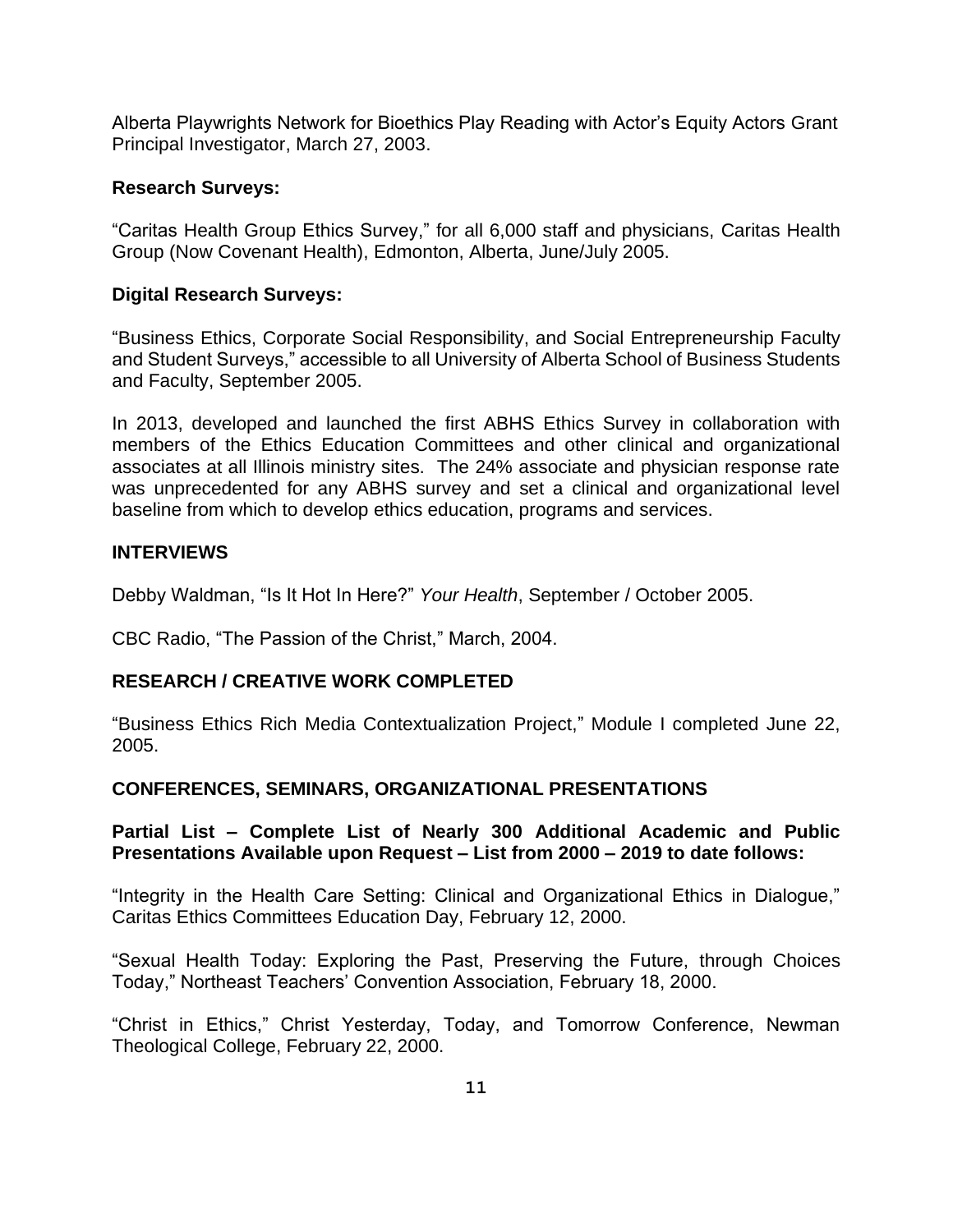"Genetically Modified Organisms," Catholic Teachers Conference, Red Deer, Alberta, March 15, 2000.

Nurses Education Day, "Bioethics Education", Misericordia Community Hospital and Health Centre and Grey Nuns Community Hospital and Health Centre, March 21, May 16, 2000.

"The Ethics of Transgenic Manipulations: The Eucharist in a New Form?"; "New Ethical Dilemmas at the Cellular Level: Human Life on the Line Once More,"; "Sexual Health Today: Exploring the Past, Preserving the Future, through Choices Today," Catholic Education Conference, "Living the Eucharist," Calgary, Alberta, March 18, 2000.

"Consistent Ethic of Life," Pro-Life, University of Alberta, Edmonton, Alberta, March 27, 2000.

"Proportionality," Newman Theological College, St. Alberta, Alberta, March 29, 2000.

"Spring Cleaning for the Soul: Looking at Ourselves both Inside and Out," Health Resource Centre, Grey Nuns Community Hospital and Health Centre, Edmonton, Alberta, May 30, 2000.

"New Ethical Dilemmas at the Cellular Level: Human Life on the Line Once More," Wainwright Association for Community Living, Wainwright & District Pro-Life Association, and Catholic Social Services, June 26, 2000.

"Jubilee Spirituality and Everyday Ethics at Work," Catholic Social Services "Ethics in Action: Living the Challenges" Conference, Edmonton, Alberta, October 6, 2000.

"Everyday Ethics," Catholic Youth Leadership Conference, Archbishop Jordan High School, Edmonton, Alberta, October 19, 2000.

"Visions of Hope," Future Trends in Religious and Moral Education Council Conference, Edmonton, Alberta, November 4, 2000.

"Homosexuality," "Abortion," "STDs," High School Youth Workshop, Newman Theological College, St. Albert, Alberta, December 7, 2000.

"Formation of Conscience," Teacher's Conference, Newman Theological Conference, St. Albert, Alberta, January 15, 2001.

"Management Issues at School: Lessons in Everyday Ethics," Catholic School Administrators Human Resources Conference, January 19, 2001.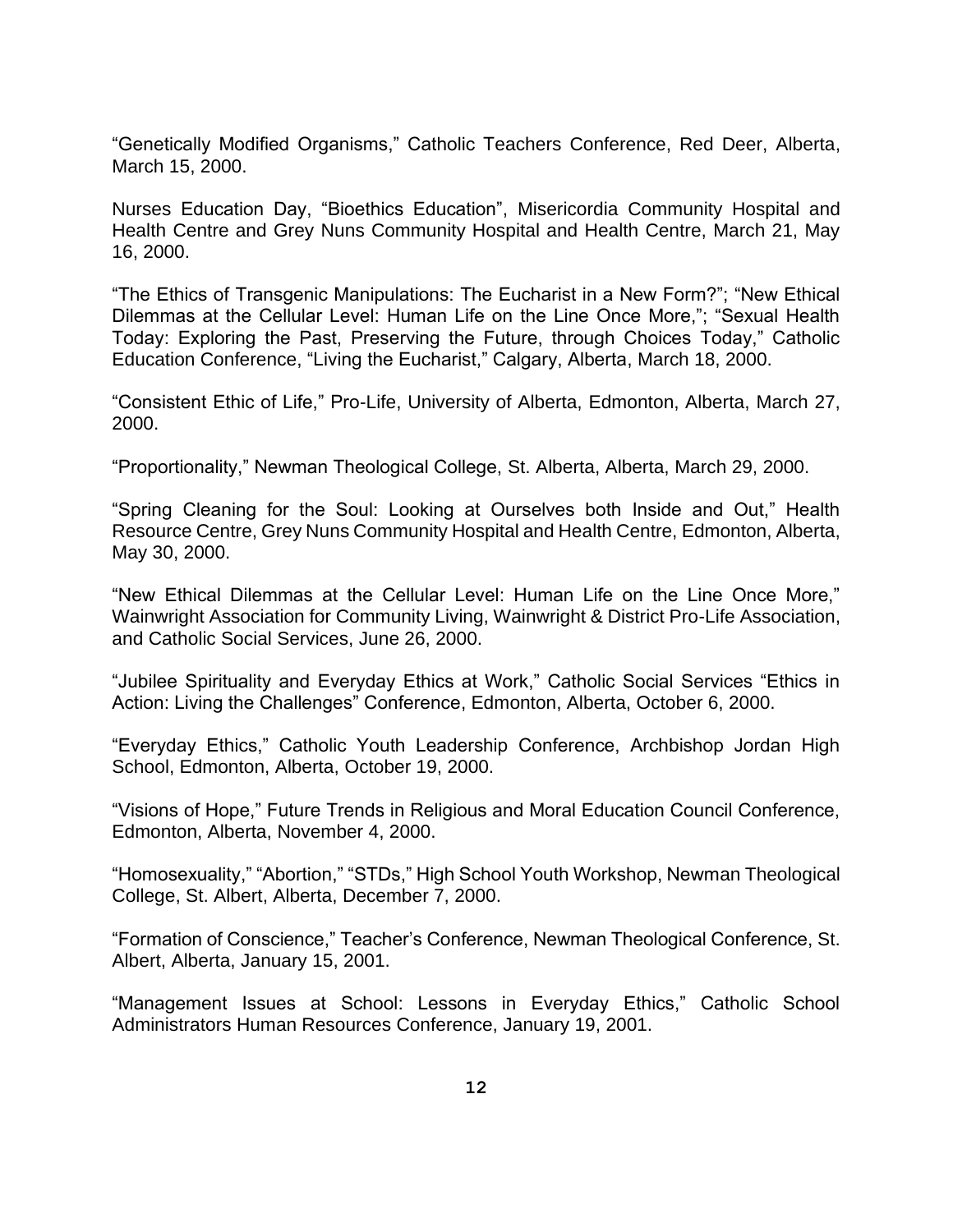"Sexual Health Today," J. J. Bolen Jr. High School, Edmonton, Alberta, January 26, 2001.

"Moral Theology," "Bioethics," Marriage and Sexuality," Lay Formation Program, Peace River, Alberta, February 1-3, 2001.

"Catholic Perspectives on Sexuality and Birth Control," Catholic High School Counseling Service, Austin O'Brien High School, Edmonton, Alberta, February 9, 2001.

"Islet Cell Transplants," Medical Rounds, Misericordia Community Hospital and Health Centre, February 15, 2001.

"New Ethical Dilemmas: Human Life on the Line Once More," South-Western Alberta Teachers' Convention, Lethbridge Community College, February 23, 2001.

"New Challenges in Genetic and Transgenic Engineering," Greater Edmonton Teacher's Convention Association, Edmonton, Alberta, March 1, 2001.

"Globalization and Religion," African Society, International Centre, University of Alberta, March 5, 2001.

"Catholic Overview of Sex and Marriage," King's University College, Edmonton, Alberta, March 13, 2001.

"Catholic Health Association of Canada–Health Ethics Guide," St. Paul's Hospital, Board of Directors, Saskatoon, SA, March 15, 2001.

"Forgiveness: An Act of Humanity, Grace, and Letting Go," Health Resource Centre, Grey Nuns Community Hospital and Health Centre, Edmonton, Alberta, March 22, 2001.

"Canadian Biotechnology Advisory Committee, Biotechnological Intellectual Property and the Patenting of Higher Life Forms Project," Saskatoon, May 4, 2001.

"Human Embryonic Stem Cell Research," Riverbend Jr. High School, Edmonton, Alberta, June 14, 2001.

"Adult Learning Techniques, Group Dynamics and Facilitation," FCJ Retreat Centre, Calgary, June 15-16, 2001.

"Where Is God in the Evil of Terrorism? Christian Reflections on the Terrorist Attacks in the United States," St. Joseph's College, Edmonton, Alberta, September 27, 2001.

"Ethics of Dialogue: What Are the Foundational Principles?" Catholic Health Association of Alberta and Affiliates, Edmonton, Alberta, September 28, 2001.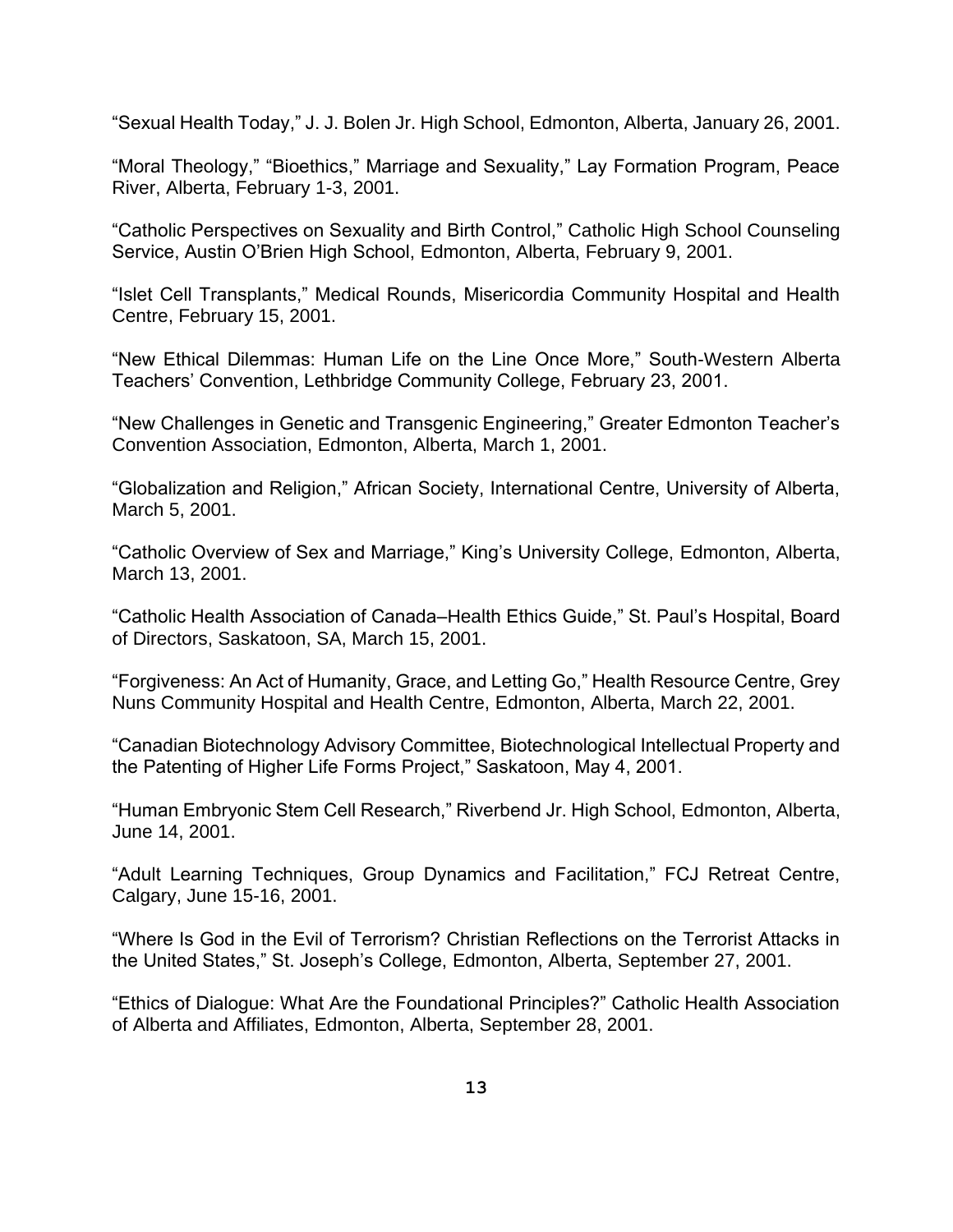"Human Embryonic Stem Cell Research," Our Lady of Perpetual Help, Edmonton, Alberta, October 5, 2001.

"Pharmaceutical Industries and Global Health Outcomes: Imagining Antidotes," Canadian Bioethics Society Conference, Winnipeg, MB, October 12, 2001.

"Communication Skills," "Conflict Resolution," St. Agnes Parish Marriage Preparation, Edmonton, Alberta, October 31, 2001.

"Domestic Abuse and Violence," St. Agnes Parish Marriage Preparation, Edmonton, Alberta, November 7, 2001.

"Autonomy, Power, and Negotiating Risk," People and Progress Conference, The Capital Care Group, Edmonton, Alberta, February 7, 2002.

"Human Embryonic Stem Cells: Dilemmas and Hopes," and "Ethics as a Teaching Tool," Central Alberta Teachers "Inspiration = Impact" Convention, Red Deer, Alberta, February 8, 2002.

"Practical Steps for Students Encountering Ethical Issues," Catholic School Teachers and Administrators, Red Deer, Alberta, February 14, 2002.

"Building Character in Our Children," Public Lecture, Red Deer, Alberta, February 14, 2002.

"Human Genomic Technologies: A 'New Creativity' in Charity?" and "Can Prayer Heal What Doctors and Drugs Alone Can't?" Catholic "Witnesses to Love" Conference, Edmonton, Alberta, March 9, 2002.

"End-of-Life Ethics, Breath-of-Life Ethics," Capital Health Respiratory Therapists Conference, Edmonton, Alberta, March 14, 2002.

"Human Stem Cell Research," Catholic Health Association of Canada "Embracing Our World with Hope: Reclaiming Our Identity" Conference, Winnipeg, Mannitoba, May 5, 2002.

"Human Embryonic Stem Cells: Dilemmas and Hope," Catholic Women's League Address, Edmonton, Alberta, September 25, 2002.

"Ethics: Bridge between Culture and Faith," Religious Education Teacher's Conference Keynote Address and Facilitator for Complete Day's Conference, Camrose, Alberta, October 5, 2002.

"Communication: The Key to Intimacy," Marriage Preparation Program, St. Agnes / St.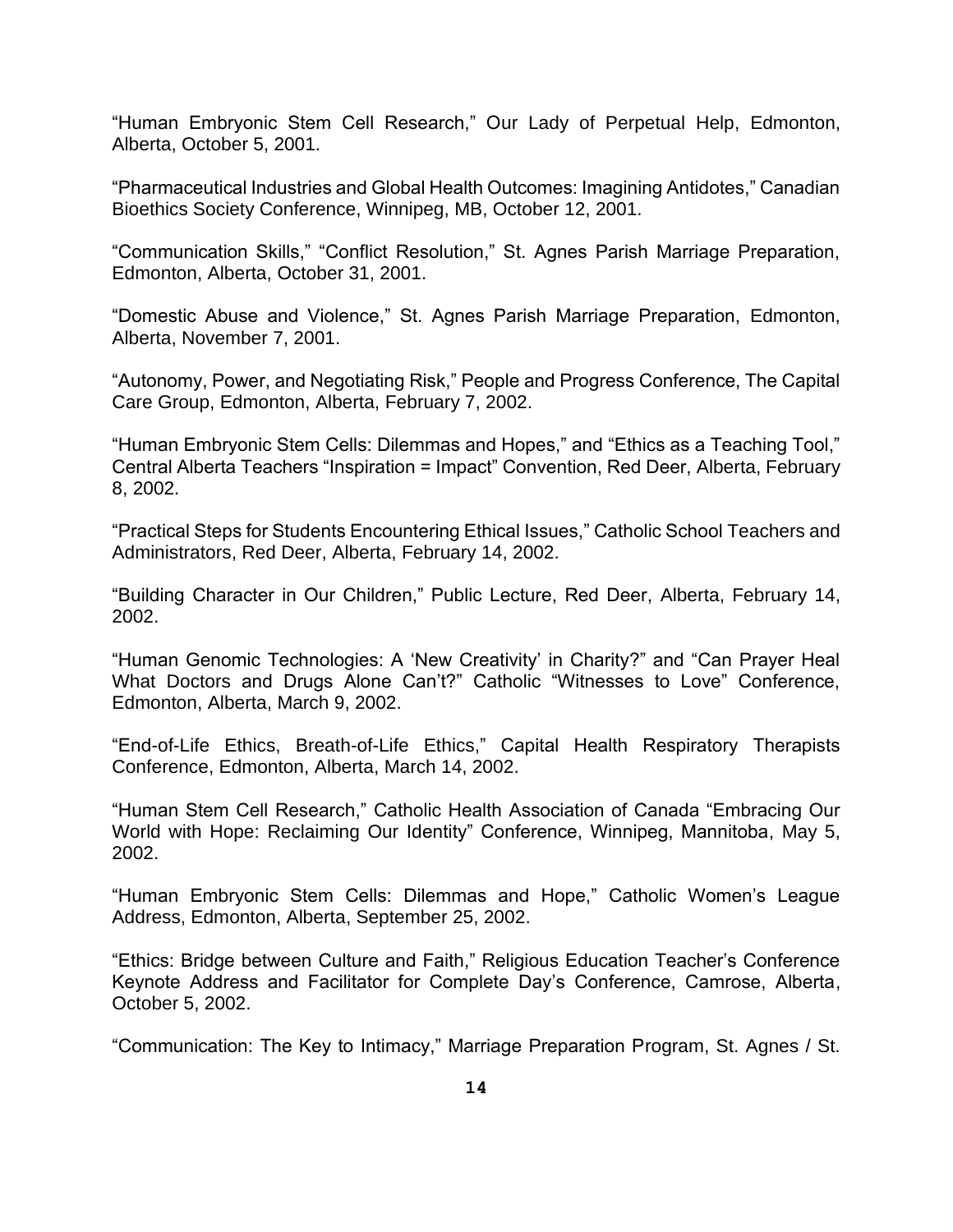Anthony Parishes, Edmonton, Alberta, October 9, 2002.

"Conflict Resolution," Marriage Preparation Program, St. Agnes / St. Anthony Parishes, Edmonton, Alberta, October 9, 2002.

"Staff Abuse," Caritas Health Group Nursing Ethics Fair, Edmonton, Alberta, October 10, 2002.

"Blinded by the Light of Faith: Sex in the Church Today," Religious Educator's Faith and Culture Convention, Ft. McMurray, Alberta, November 8, 2002.

"Leadership & Legacy: A Spiritual Evolution," St. Joseph's Auxiliary Hospital Board of Directors, Edmonton, Alberta, January 16, 2003.

"Gene Patents," Newman Club, University of Alberta, Edmonton, Alberta, January 31, 2003.

"Staff Abuse," Caritas Health Group Nursing Ethics Fair, Edmonton, Alberta, February 6, 2003.

"Human Embryonic Stem Research: Science and Religion in Dialogue," North Central Teachers' Convention Association, Shaw Conference Centre, Edmonton, Alberta, February 7, 2003.

"Catholic Morality and Ethics," Lay Formation Program, Peace River, Alberta, February 7-9, 2003.

"Communication: The Key to Intimacy," Marriage Preparation Program, St. Agnes / St. Anthony Parishes, Edmonton, Alberta, March 4, 2003.

"Conflict Resolution," Marriage Preparation Program, St. Agnes / St. Anthony Parishes, Edmonton, Alberta, March 4, 2003.

"Just War?: Muslim, Jewish and Christian Perspectives on War with Iraq," St. Joseph's College, Edmonton, Alberta. Initiated this panel presentation and served as a panel member in response to the U.S. war with Iraq, March 6, 2003.

"Corporate Social Responsibility: The Soul of Good Business and Sustainable Profit," Public Presentation, Star of the North Retreat Centre, St. Albert, Alberta, March 25, 2003.

"Corporate Social Responsibility: The Soul of Good Business and Sustainable Profit," Downtown Rotary Club, Edmonton, Alberta, May 9, 2003.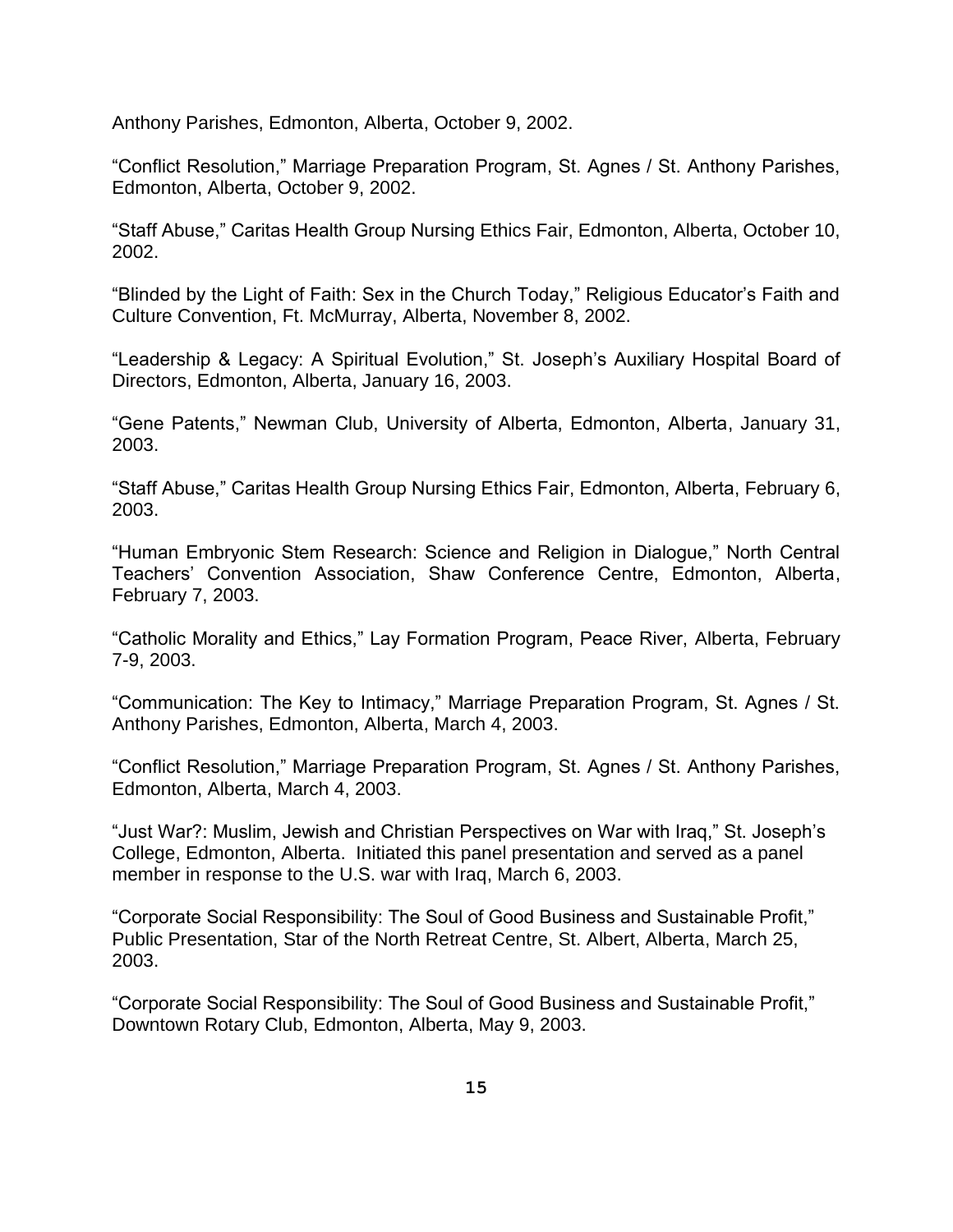"Ethics in Hip Hop Culture and Dance Challenges", Feats Festival YouthSPEAK Hip Hop Moving into the Mainstream Conference, West Edmonton Mall, Edmonton, Alberta, June 8, 2003.

"Mental Health, Guardianships and Cesarean Sections: 'Fires of the Full Moon'," Caritas Nursing Ethics Fair, Grey Nuns Hospital, Edmonton, Alberta, September 24, 2003.

"Corporate Social Responsibility: The Soul of Good Business and Sustainable Profit," West Edmonton Mall Rotary Club, Edmonton, Alberta, October 10, 2003.

"Staff Abuse: Ethics on the Frontline," Caritas Nursing Ethics Fair, Misericordia Hospital, Edmonton, Alberta, October 20, 2003.

"Mental Health, Guardianships and Cesarean Sections: 'Fires of the Full Moon'," Caritas Nursing Ethics Fair, Grey Nuns Hospital, Edmonton, Alberta, October 29, 2003.

"WorldCom: The Trial of Ethical Bankruptcy," University of Alberta School of Business, Edmonton, Alberta, November 5, 2003.

"Corporate Social Responsibility and Ethical Investing," University of Alberta Investor's Group, Edmonton, Alberta, November 12, 2003.

"Social Entrepreneurship: Growing Sustainable Profit Margins," University of Alberta School of Business, Edmonton, Alberta, November 18, 2003.

"Staff Abuse: Ethics on the Frontline," Caritas Nursing Ethics Fair, Misericordia Hospital, Edmonton, Alberta, November 20, 2003.

"Mental Health, Guardianships and Cesarean Sections: 'Fires of the Full Moon'," Caritas Nursing Ethics Fair, Grey Nuns Hospital, Edmonton, Alberta, November 26, 2003.

"Merchants of Cool: Ethics, Spirituality and Teen Sex," Regional Catholic High School Teachers Professional Development Day, Providence Retreat Centre, Edmonton, Alberta, December 1, 2003.

"Teenage Sex: Spiritual and Ethical Geography 2004," Littlemore Program for High School Youth and Teachers, Newman Theological College, Edmonton, Alberta, December 11, 2003.

"Teaching Ethics Using Cases," University Teaching Services, University of Alberta, Edmonton, Alberta, January 27, 2004.

"Kyoto: Global Stewardship Fact or Fiction?" Intervarsity Christian Fellowship, University of Alberta, Edmonton, Alberta, February 5, 2004.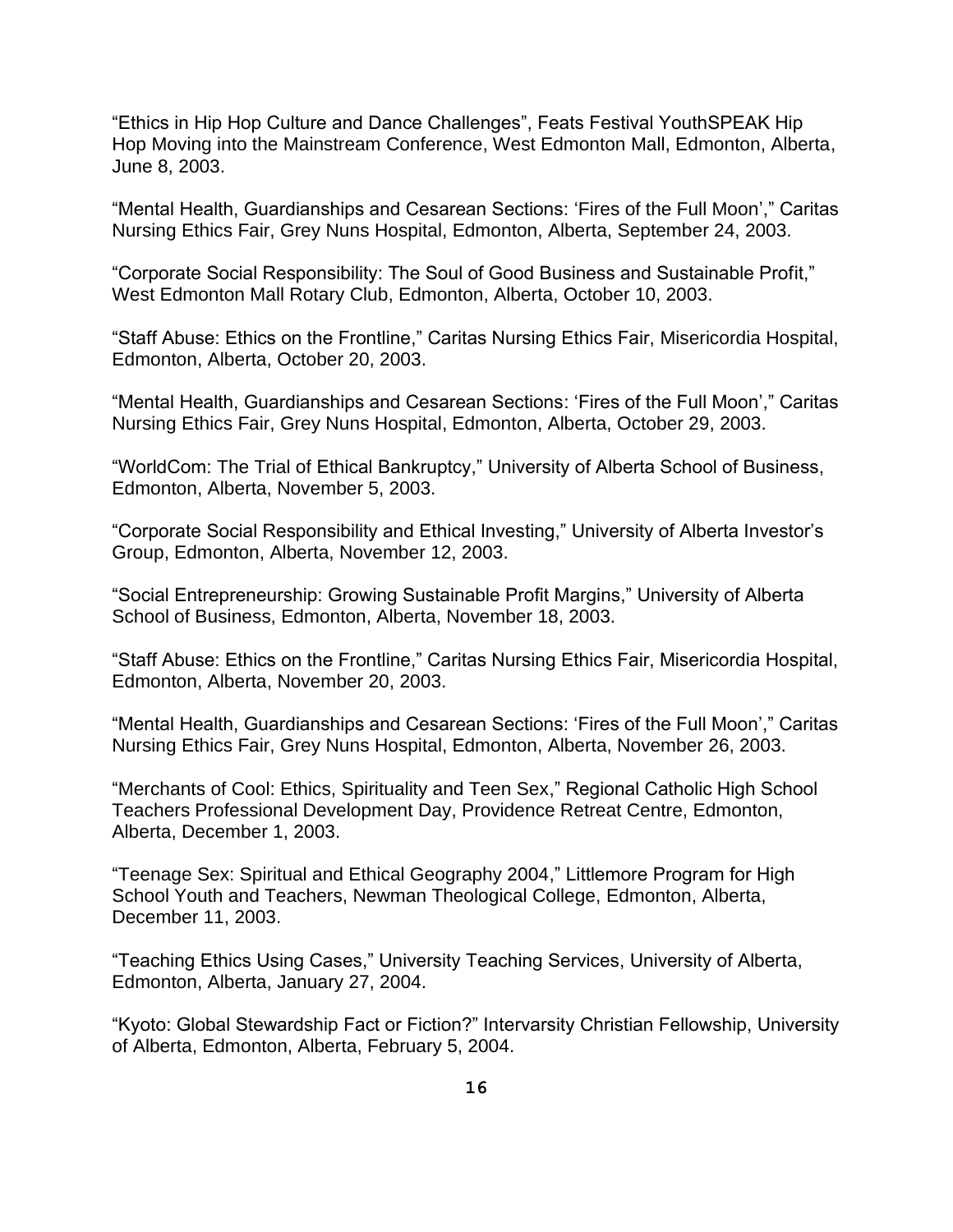"Mental Health, Guardianships and Cesarean Sections: 'Fires of the Full Moon'," Caritas Nursing Ethics Fair, Grey Nuns Hospital, Edmonton, Alberta, February 25, 2004.

"Proportionalism: Natural Law Redefined or Finely Balanced?" Faculty Colloquium, St. Joseph's College, University of Alberta, Edmonton, Alberta, March 5, 2004.

"Elder Abuse: How Would You Respond if No One Was Watching?" St. Joseph's Auxiliary Hospital- All Staff Workshops, Edmonton, Alberta, March 9, 2004.

"Elder Abuse: How Would You Respond if No One Was Watching?" St. Joseph's Auxiliary Hospital- All Staff Workshops, Edmonton, Alberta, March 10, 2004.

"Elder Abuse: How Would You Respond if No One Was Watching?" St. Joseph's Auxiliary Hospital- All Staff Workshops, Edmonton, Alberta, March 11, 2004.

"Commodification of Sexuality: Ethics, Spirituality and Catholic Teen Sex," Newman Theological College, M.A. Religious Education Program, Edmonton, Alberta, March 12, 2004.

"Assisted Human Reproduction and Nanotechnology: Science Empowered by Love?" "Empowered by Love: Echo the Promise," Catholic Conference, Edmonton, Alberta, March 27, 2004.

"Elder Abuse: How Would You Respond if No One Was Watching?" St. Joseph's Auxiliary Hospital- All Staff Workshops, Edmonton, Alberta, April 22, 2004.

"Ethical Discussions," Society of Local Government Managers of Alberta, 2004 Municipal Administration Leadership Workshop, Kananaskis Village, Alberta, May 13, 2004.

St. Joseph's College Faculty Book Seminar, Facilitated Chapters 5-6, Paul Lakeland, *The Liberation of the Laity: In Search of an Accountable Church*, May 19, 2004.

"Staff Abuse: Recognize, Manage, Report," St. Joseph's Auxiliary Hospital- All Staff Workshops, Edmonton, Alberta, May 25, 2004.

"Staff Abuse: Recognize, Manage, Report," St. Joseph's Auxiliary Hospital- All Staff Workshops, Edmonton, Alberta, May 26, 2004.

"Staff Abuse: Recognize, Manage, Report," St. Joseph's Auxiliary Hospital- All Staff Workshops, Edmonton, Alberta, May 27, 2004.

"Mental Health, Guardianships and Cesarean Sections: 'Fires of the Full Moon,'" Caritas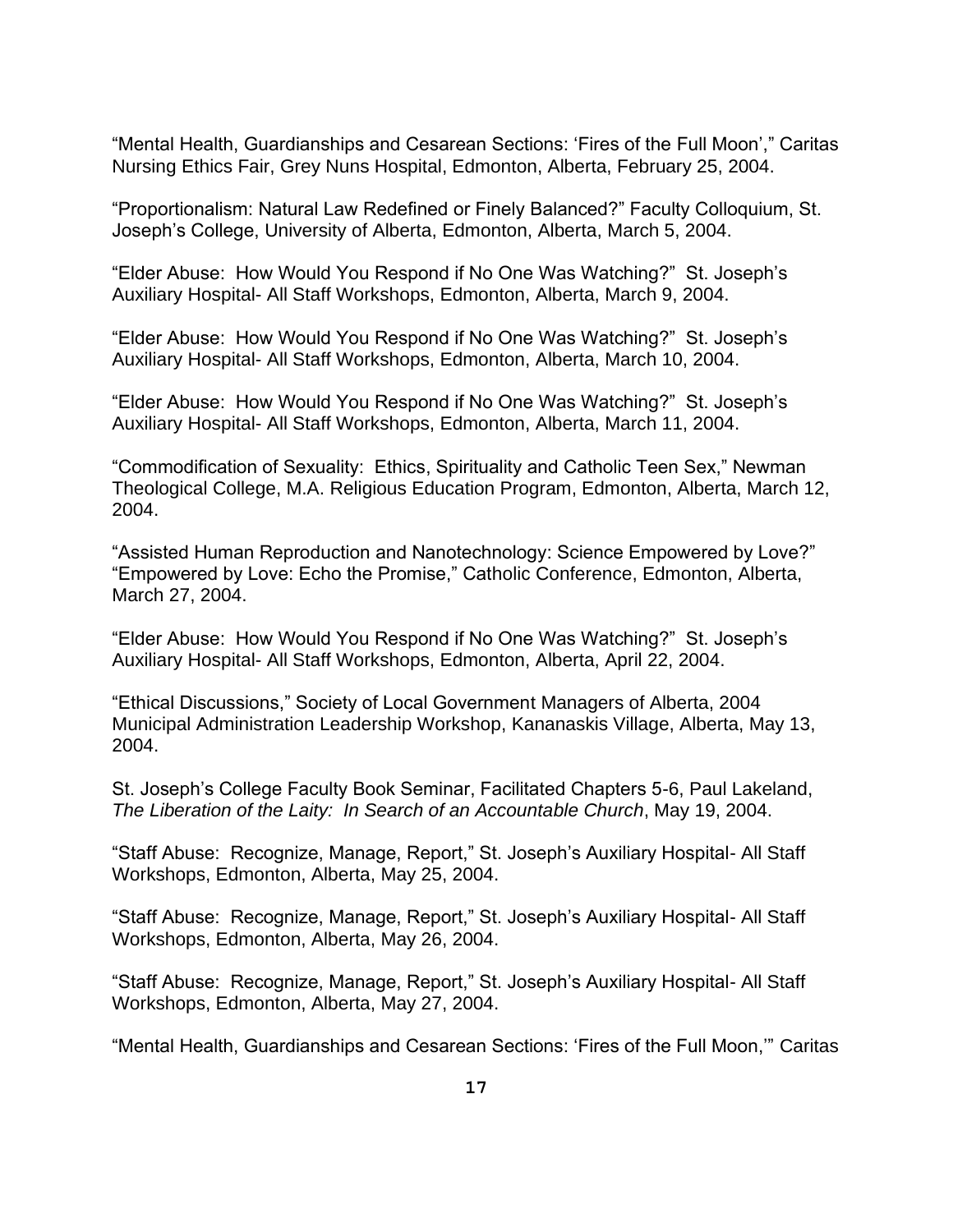Health Group Executive Management Retreat, Providence Centre, Edmonton, Alberta, June 1, 2004.

"Catholic Perspectives of Assisted Reproduction and Nanotechnology," H.E. Beriault Junior High School, Edmonton, Alberta, June 9, 2004.

"Mental Health, Guardianships and Cesarean Sections: 'Fires of the Full Moon,'" Caritas Nursing Ethics Fair, Grey Nuns Hospital, Edmonton, Alberta, June 23, 2004.

"Mental Health, Guardianships and Cesarean Sections: 'Fires of the Full Moon,'" Caritas Nursing Ethics Fair, Misericordia Hospital, Edmonton, Alberta, September 13, 2004.

"End-of-Life Decisions: Nursing Impact; 'The Thing with Feathers,'" Caritas Nursing Ethics Fair, Grey Nuns Hospital, Edmonton, Alberta, September 29, 2004.

"Suicide and Assisted Suicide: Compassion, Betrayal, Justice?," "Palliative Care," "Multi-Faith Perspectives on Assisted Suicide and Euthanasia," Clinical Ethics Committees, Calgary Health Region, Calgary, Alberta, October 1, 2004.

"Christian Life: Fundamental Moral Issues – Ethical Decision-Making," Providence Renewal Centre, Edmonton, Alberta, October 15, 2004.

"Christian Life: Fundamental Moral Issues – Human Genomic Technologies," Providence Renewal Centre, Edmonton, Alberta, October 16, 2004.

"Mental Health, Guardianships and Cesarean Sections: 'Fires of the Full Moon,'" Caritas Nursing Ethics Fair, Misericordia Hospital, Edmonton, Alberta, October 18, 2004.

"Seniors' Mental Health in Home Care: Who's Watching?" Canadian Bioethics Society Annual Convention, Calgary, Alberta, October 30, 2004.

"Christian Life: Fundamental Moral Issues- The Case of Terri Schiavo," Providence Renewal Centre, Edmonton, Alberta, November 20, 2004.

"Human Embryological Stem Cell Research: Impacts on the Disabled?" Alberta Committee of Citizens with Disabilities, Edmonton, Alberta, December 4, 2004.

"Gold Medal Ethics in Catholic Sexuality: Your Challenge, Your Right, Our Hope," Littlemore Program, Lily Foundation, Edmonton, Alberta, December 14, 2004.

"Beginning of Life Issues: Human Embryological Stem Cells," St. Thomas More Parish, Edmonton, Alberta, January 17, 2005.

"Teaching Ethics Using Cases," University Teaching Services, University of Alberta,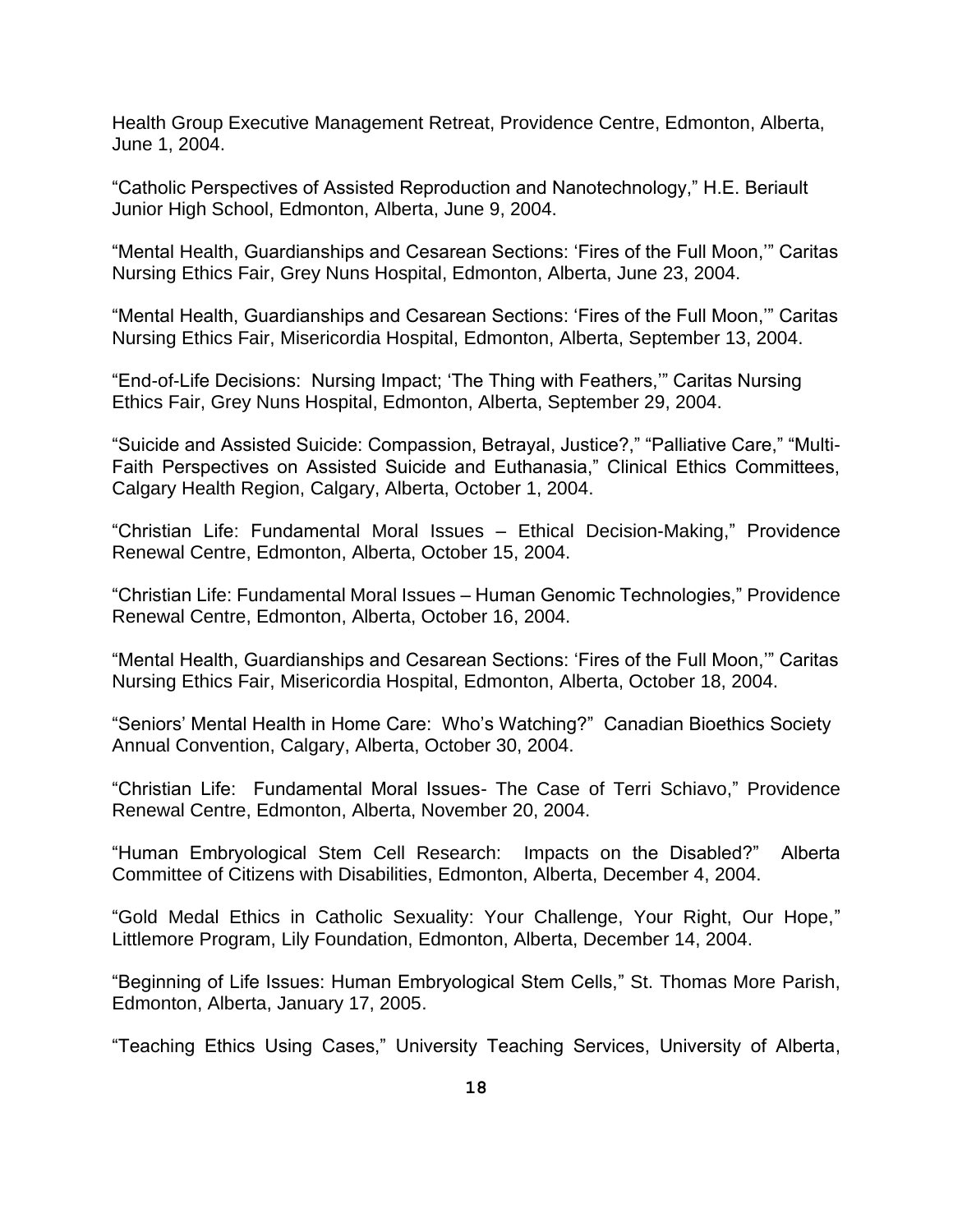January 25, 2005.

"WorldCom: Business Ethics Please Apply Within," including Dramatic Script for Case Study, School of Business, University of Alberta, January 26, 2005.

"A Model of Course Construction," University Teaching Services, University of Alberta, January 27, 2005.

"The Evolution of Values at Work," "Conflict Management," "Job Satisfaction," "Tips for Reaching Agreement," "Ethics at Work," "A Framework for Ethical Discernment," Ethics and Values Workshop, Alberta Municipal Affairs Department Managers, Edmonton, Alberta, February 1, 2005.

"Nursing Education through Role-Playing: Creative Pedagogy for Synergistic Professional Practice," Clinical Sciences Building, University of Alberta School of Nursing Faculty, March 7, 2005.

"WorldCom: Ethics and Faith Response," Newman Club, St. Joseph's College, Education Building South, University of Alberta, March 11, 2005.

"Seminar & Town Hall Discussion on Same Sex Marriage," St. Michael – Resurrection Parish, Edmonton, Alberta; Panelist along with Panelists Paul Dube, Professor of Romance Languages, University of Alberta, Gregory Forth, Professor of Anthropology, University of Alberta, Rev. Jack Gallagher, President, Newman College, Shannon O'Byrne, Professor of Law, University of Alberta, March 14, 2005.

"Respect in the Workplace: Building Community," St. Joseph's Auxiliary Hospital Staff, Edmonton, Alberta, March 24, 2005.

"Living Our Catholic Faith in the Real World," St. Joseph's College RCIA Program, University of Alberta, April 13, 2005.

"Morality and the Church: What Does the Catholic Church Teach?" Pews to Practice: Adult Education, St. Theresa's Parish, Edmonton, Alberta, April 20, 2005.

"Physician Assisted Suicide," Alberta Pro-Life Conference, King's University College, Edmonton, Alberta, April 29, 2005.

"The Culture of Cool," Social Justice Institute, "New Century, New Hope: Biblical Values for Renewing the World," Newman Theological College, Edmonton, Alberta, May 13, 2005.

"Biomedical Nanotechnology Ethics: Vatican II Relevance or Repartee," College Theological Society Annual Convention, "Vatican II, Forty Years Later: Envisioning the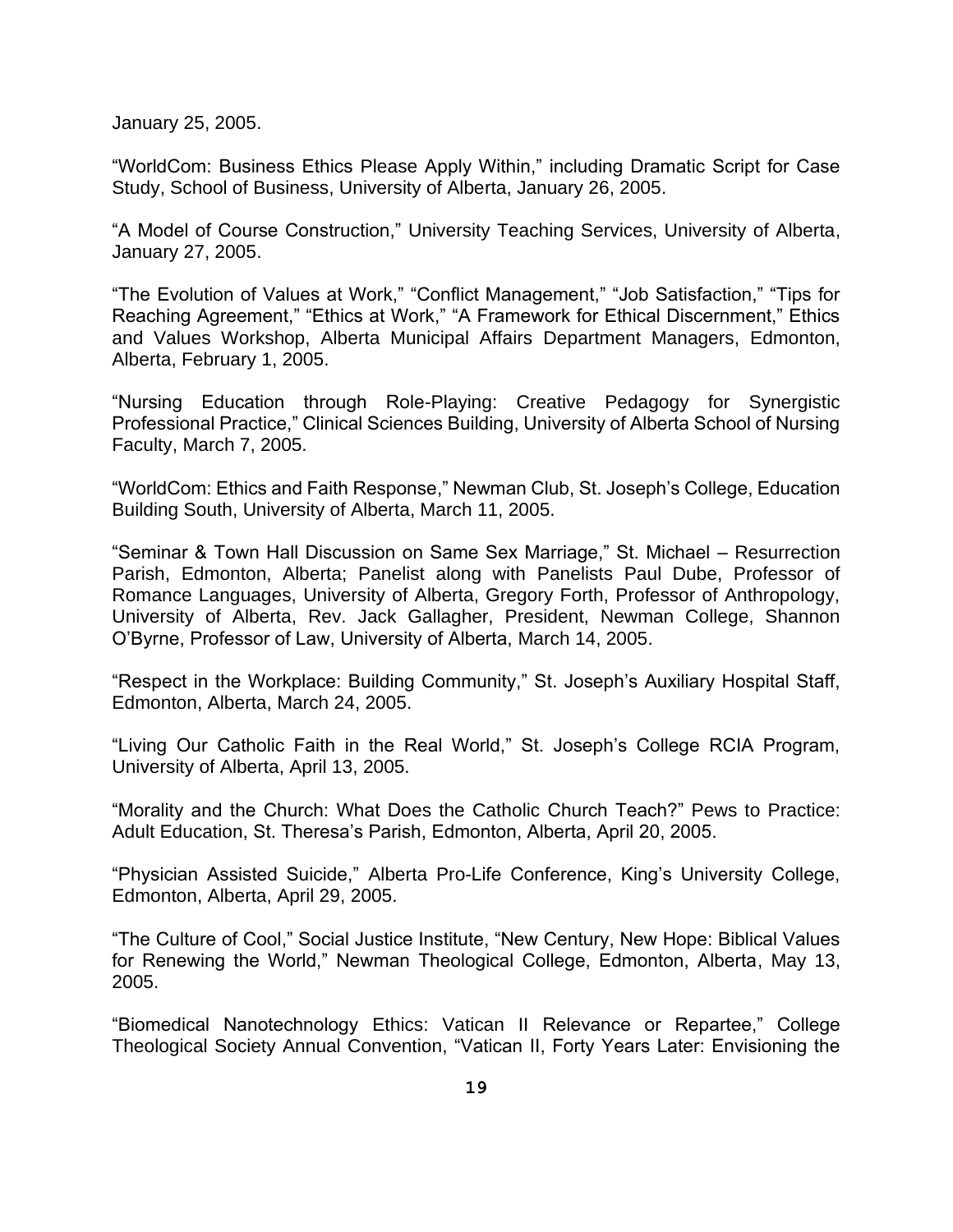Church of the Future," Spring Hill College, Mobile, Alabama, June 3, 2005.

"Death and Dying: Terri Schiavo and the Catholic Response," Formation of Pastoral Services, Archdiocese of Edmonton, Alberta, Newman Theological College, June 11, 2005.

"Catholic Perspectives on Personal Directives," Pews to Practice: Adult Education, St. Theresa's Parish, Edmonton, Alberta, June 15, 2005.

"Christian Life: Fundamental Moral Issues," Full – Day Workshop. Archdiocesan Formation of Pastoral Services, Newman Theological College, Edmonton, Alberta, September 17, 2005.

"Making Sense of Approaches to Moral Education Review and Analysis." St. Joseph's College Faculty Teaching Workshop, Edmonton, Alberta, September 23, 2005.

"Nursing Ethics: Patient-Centered Challenges." University of Kentucky Program for Bioethics & Patients' Rights, Lexington, Kentucky, October 11, 2005.

"Globalization and Health Care Debt: Who Pays, Who Stays, and for How Much?" "Money, Money, Money: Bioethics Confronts Dollars and Sense." Canadian Bioethics Society 17<sup>th</sup> Annual Conference, October 22, 2005.

"Compendium of the Social Doctrine of the Church." Panelist for Newman Theological College and St. Joseph's College Faculties Seminar, Newman Theological College, Edmonton, Alberta, October 24, 2005.

"Ethics and Faith Perspectives which Influence Politics." And Master of Ceremonies for Political Candidates Forum. Catholic Women's League. St. Joseph's Basilica. Edmonton, Alberta, January 17, 2006.

"Teaching Ethics Using Cases," University Teaching Services, University of Alberta, January 25, 2006.

"WorldCom: Business Ethics Please Apply Within," including Dramatic Script for Case Study, School of Business, University of Alberta, January 25, 2006.

"Ethics Is Everyone's Business: Ethics Survey Results," Caritas Research Day, Caritas Health Group, Edmonton, Alberta, January 26, 2006.

"Suicide and Assisted Suicide: Compassion, Betrayal, Justice?" North Central Teacher's Convention Association of the Alberta Teachers' Association, Shaw Conference Center, Edmonton, Alberta, February 9, 2006.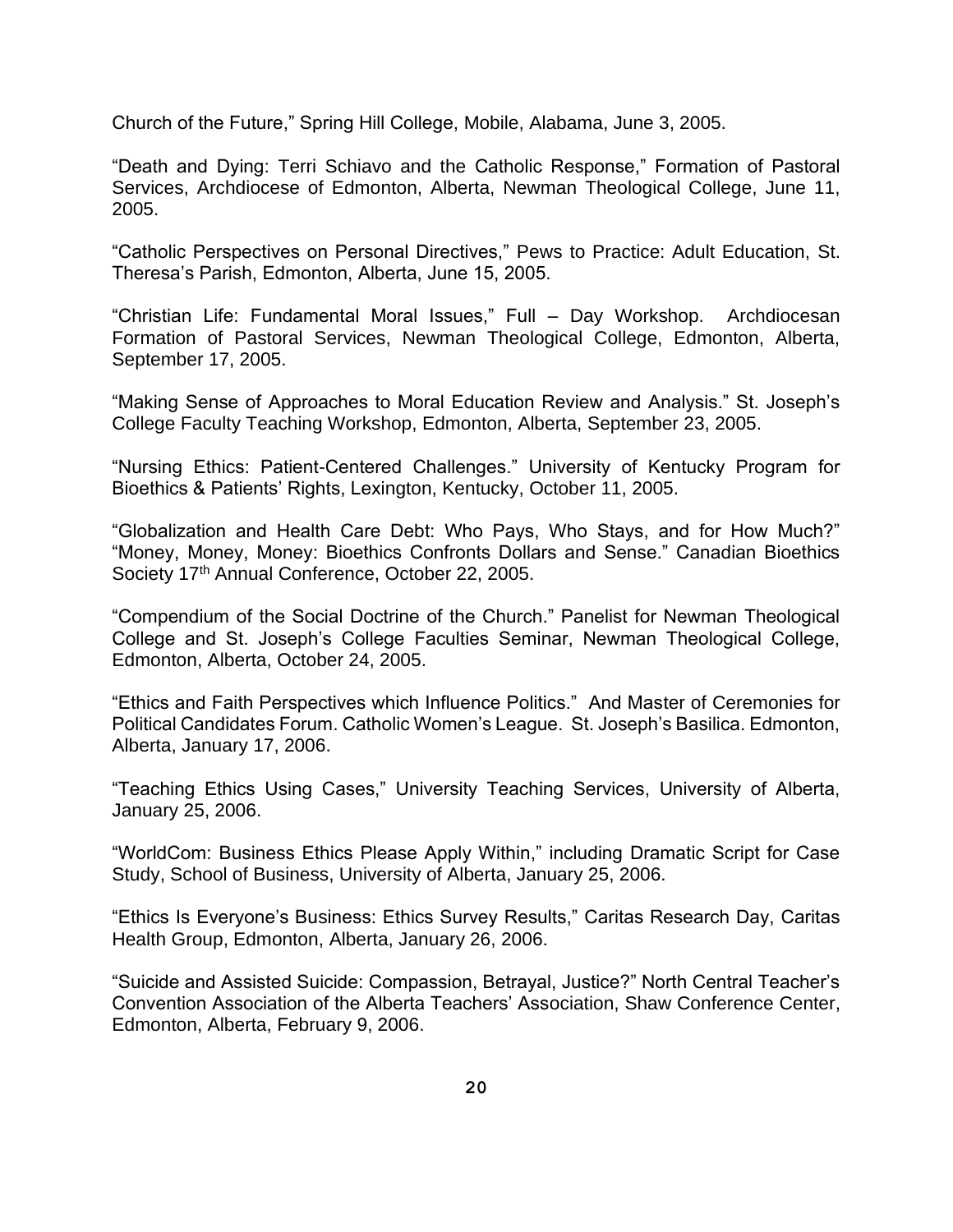"Spirituality of True Wealth: Who Pays, Who Stays, and for How Much?," "Human Embryonic Stem Cells: Science and Catholic Values in Collaboration or Conflict?" Catholic Conference, Edmonton, Alberta, March 18, 2006.

"End-of-Life Issues and Social Justice Workshops," Formation of Pastoral Services, Archdiocese of Edmonton, Edmonton, Alberta, April 8, 2006.

"Ethics in the Workplace: Everyone's Business" Alberta Treasury Board Executives' Workshop, Edmonton, Alberta, April 20, 2006.

"Crystal Meth: Growth and Community Response," Catholic Womens' League Annual Convention, St. Thomas More Parish, Edmonton, Alberta, April 21, 2006.

"Catholic Healthcare Ethicists: Communities of Practice," Facilitator and Moderator. Catholic Healthcare of Canada Annual Convention, Crown Plaza, Edmonton, Alberta, May 5, 2006.

"Nursing Ethics Education at Caritas: 'A Frog in the Well'," Catholic Healthcare of Canada Annual Convention, Crown Plaza, Edmonton, Alberta, May 5, 2006.

"Patient Centered Ethics and Spirituality on a Rolling End-of-Life Care Wheel," Ethics and Spirituality Clergy Day, Joliet Area Community Hospice, Joliet, Illinois, August 19, 2008.

"Taking Care of Aging Parents," St. Isidore Church, Bloomingdale, Illinois, May 14, 2009.

"The Development of Moral Theology," Masters in Leadership and Family Ministry, School of Leadership and Continuing Studies, Dominican University, River Forest, Illinois, July 23, 2009.

"Feminist Theology," Masters in Leadership and Family Ministry, School of Leadership and Continuing Studies, Dominican University, River Forest, Illinois, July 23, 2009.

"*Humanae Vitae*: Moral Norms and Dialogue in Church Practice," Dominican University, River Forest, Illinois, October 27, 2009.

"Making Moral Choices in Today's World," St. Isidore Church, Bloomingdale, Illinois, October 29, 2009.

"U.S. Health Care Reform: Needs, Wants, and Sustainable Solutions," St. Isidore Church, Bloomingdale, Illinois, January 28, 2010.

"Hospice and Palliative Care Distinctions," Alexian Brothers Medical Center, Elk Grove Village, Illinois, March 5, 2010.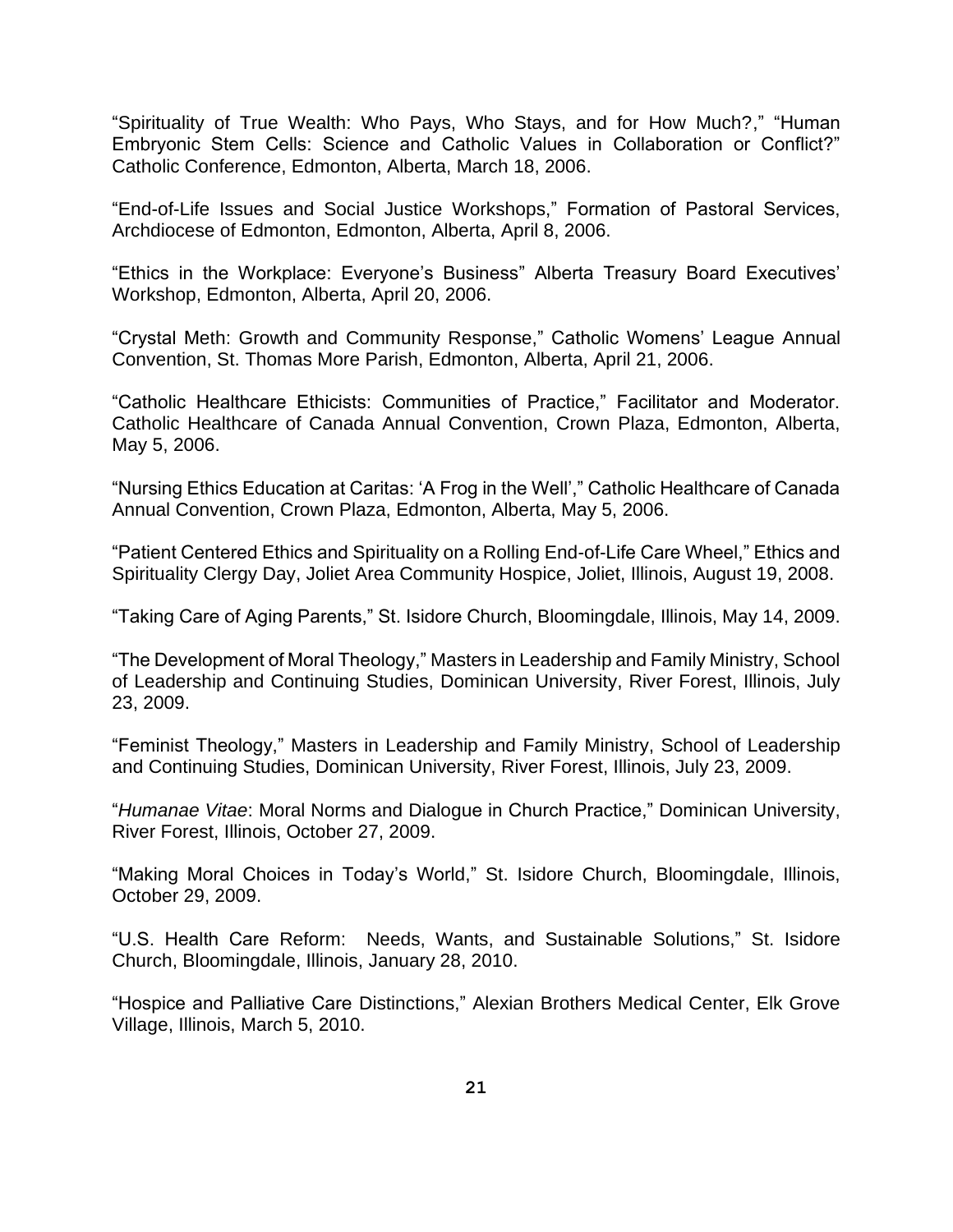"Hospice and Palliative Care Distinctions," St. Alexius Medical Center, Hoffman Estates, Illinois, March 17, 2010.

"Patient-Centered Palliative Care and Ethics: Revision to Ethics and Religious Directives 58," Alexian Brothers Medical Center, Elk Grove Village, Illinois, May 5, 2010.

"Patient-Centered Ethics and Spirituality: Alexian Brothers Health Network Chaplain Challenges," Alexian Brothers Medical Center, Elk Grove Village, Illinois, May 12, 2010.

"Ethics Awareness, Education, and Practice," Medical Executive Committee, Alexian Brothers Medical Center, Elk Grove Village, Illinois, May 19, 2010.

"Issues in Care for the Seriously Ill and Dying, Part V- *Ethical and Religious Directives for Catholic Health Care Services*," St. Alexius Medical Center, Hoffman Estates, Illinois, May 21, 2010.

"Issues in Care for the Seriously Ill and Dying, Part V- *Ethical and Religious Directives for Catholic Health Care Services*," Alexian Brothers Medical Center, Elk Grove Village, Illinois, June 14, 2010.

"Internal Medicine Grand Rounds: Ethics in Clinical Practice," CME Presentation - Alexian Brothers Medical Center, Elk Grove Village, Illinois, June 14, 2010.

"Palliative Care: Quality of Care and Innovations," Alexian Brothers Medical Center, Elk Grove Village, Illinois, July 7, 2010.

"The Professional – Patient Relationship – Part III, *Ethical and Religious Directives for Catholic Health Care Services*," St. Alexius Medical Center, Hoffman Estates, Illinois, July 16, 2010.

"Palliative Care: Quality of Care and Innovations," Dominican University, Health Care Law MBA Class at Alexian Brothers Medical Center's Roncoli Center, Elk Grove Village, Illinois, July 21, 2010.

"The Development of Moral Theology," Dominican University, Masters in Leadership and Family Ministry - Half Day Workshop, River Forest, Illinois, July 22, 2010.

"Palliative Care Extends Quality of Life," Alexian Brothers Medical Center, Elk Grove Village, Illinois, September 1, 2010.

"Issues in Care for Beginning of Life – Part IV - *Ethical and Religious Directives for Catholic Health Care Services*," St. Alexius Medical Center, Hoffman Estates, Illinois, September 17, 2010.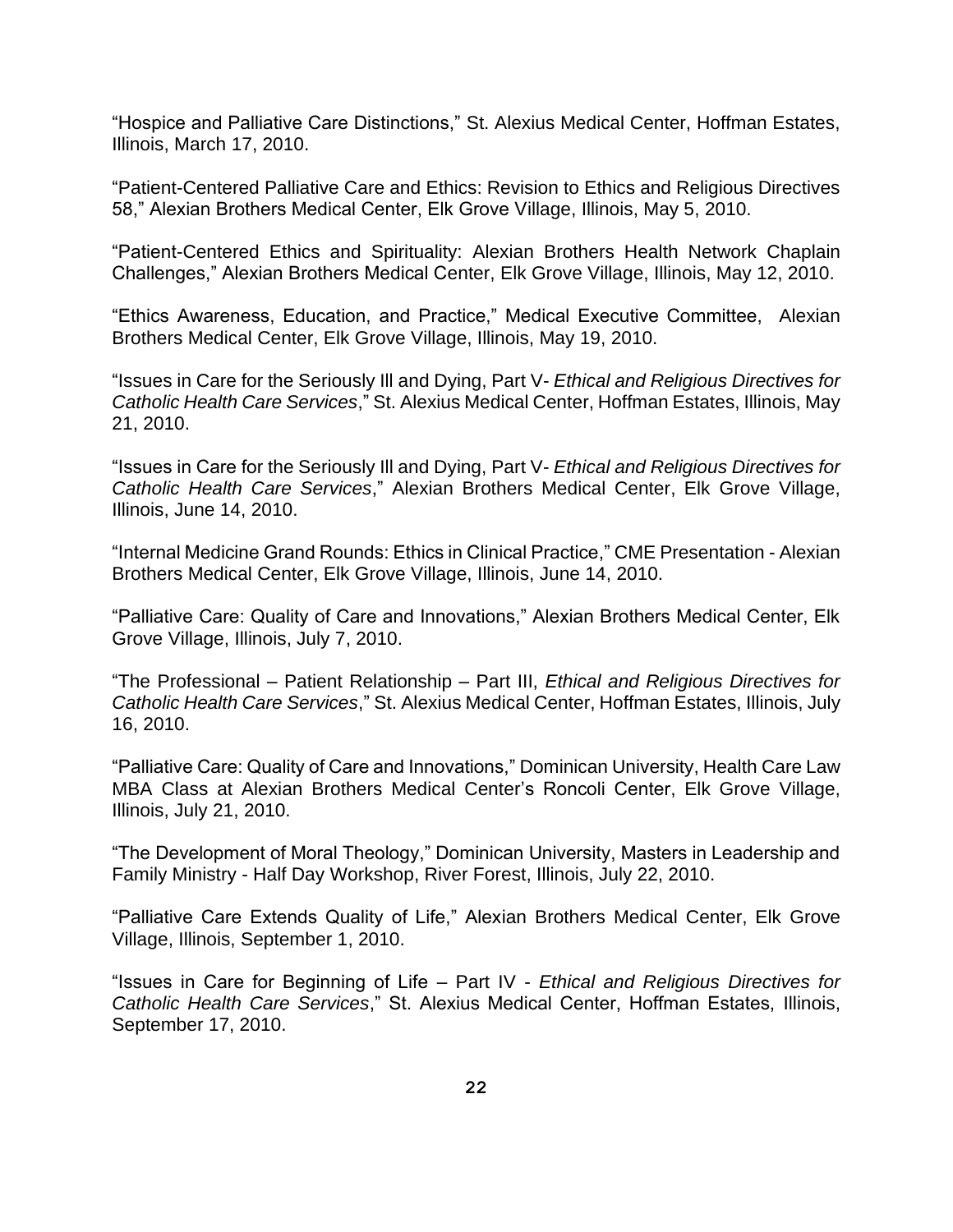"Patient-Centered Palliative Care and Ethics – Ethical and Religious Directive #58 Revision," CME Presentation - Alexian Brothers Medical Center, Elk Grove Village, Illinois, October 12, 2010.

"Catholic Social Teaching," Alexian Brothers Medical Center's Roncoli Center, Elk Grove Village, Illinois, October 29, 2010.

"The Professional – Patient Relationship – Part III, *Ethical and Religious Directives for Catholic Health Care Services*," Alexian Brothers Medical Center, Elk Grove Village, Illinois, October 29, 2010.

"Issues in Care for the Dying," St. Alexius Medical Center, Hoffman Estates, Illinois, November 16, 2010.

"Organizational Ethics," Franciscan Sisters of Chicago Service Corporation, Executive Team Ethics Committee, Lemont, IL, January 20, 2011.

"The Social Responsibility of Catholic Health Care Services – Part I, *Ethical and Religious Directives for Catholic Health Care Services*," Alexian Brothers Medical Center, Elk Grove Village, Illinois, January 21, 2011.

"Incompatible with Life Cases: Ethical Challenges with Terminal Prenatal Diagnosis," CME Presentation - Alexian Brothers Medical Center, Elk Grove Village, Illinois, February 3, 2011.

"Women's Involvement in Legislative Process around the World," Co-Moderator, UN USA Chicago Chapter, Dominican University, February 10, 2011.

"Wellness Center Nursing Staff Consultation and *Ethical and Religious Directives for Catholic Health Care Services* Education," Dominican University, River Forest, IL, February 23, 2011.

"Organizational Ethics," ABHN Executive Leadership and Ethics Committee Members, Corporate Office, Arlington Heights, IL, February 28, 2011.

"Reproductive Technologies Research and Practice: Science and Religion in Concert and in Conflict," CME Presentation - Alexian Brothers Medical Center, Elk Grove Village, Illinois, March 3, 2011.

"Wellness Center Counseling Staff Consultation and *Ethical and Religious Directives for Catholic Health Care Services* Education," Dominican University, River Forest, IL, March 16, 2011.

"Social Entrepreneurship," Dominican University, River Forest, IL, March 16, 2011.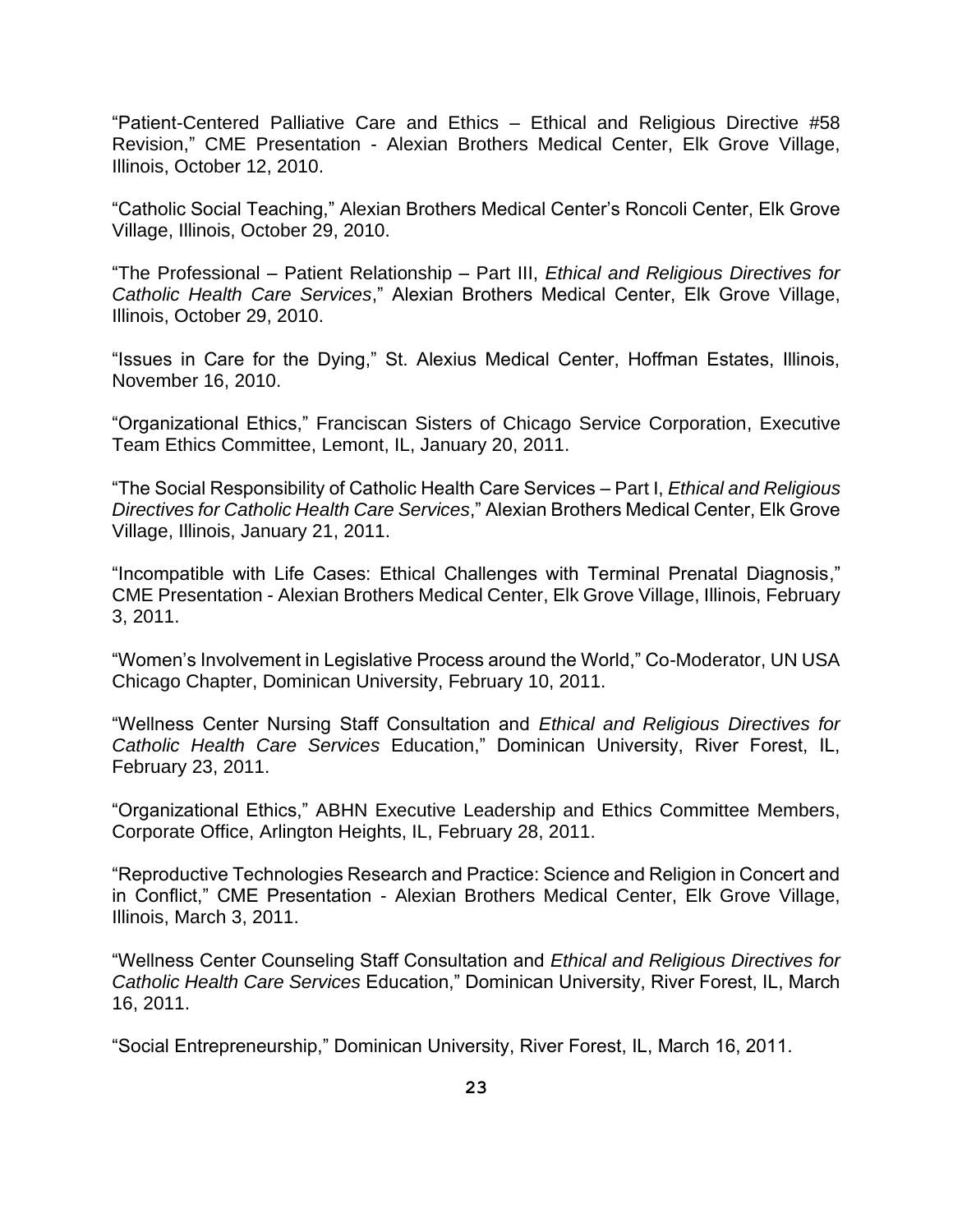"*Humanae Vitae*: Moral Norms and Dialogue in Church Practice," Dominican University, River Forest, IL, March 17, 2011.

"Ethical Issues Regarding Life-Sustaining Treatment with Significantly Pre-Term Infants," St. Alexius Medical Center, Hoffman Estates, Illinois, March 31, 2011.

"Ethics and Social Entrepreneurship" Brennan School of Business Boot Camp, Dominican University, River Forest, IL, April 2, 2011.

"Organizational Ethics – Part II," Franciscan Sisters of Chicago Service Corporation, Executive Team Ethics Committee, Lemont, IL, April 21, 2011.

"Spirituality, Religion, and Student Health," American College Health Association Annual Conference, Phoenix, AR, June 3, 2011.

"Social Work Ethics," Graduate School of Social Work, Dominican University, River Forest, IL, September 13, 2011.

"More 'Just and Humane' University Sexual Health and Wellness," Caritas Veritas Symposium, Dominican University, River Forest, IL, September 27, 2011.

"Global Peace through Social Entrepreneurship and Social Networking," Caritas Veritas Symposium, Dominican University, River Forest, IL, September 27, 2011.

"Organizational Ethics," ABHS Governance Retreat, Chicago, IL, October 1, 2011.

"Ethics and International Business," Dominican University, River Forest, IL, October 11, 2011.

"The Cultural Environment of International Business," River Forest, IL, October 11, 2011.

"Pardon the Intercourse: Panel Discussion about College Students and Sex", Dominican University, River Forest, IL, October 17 and 18, 2011.

"Social Work Ethics: Immigration Today," Graduate School of Social Work, Dominican University, River Forest, IL, October 18, 2011.

"Theories of International Trade and Investment," Dominican University, River Forest, IL, November 8, 2011.

"Social Work Ethics: Immigration Today – Part II," Graduate School of Social Work, Dominican University, River Forest, IL, November 15, 2011.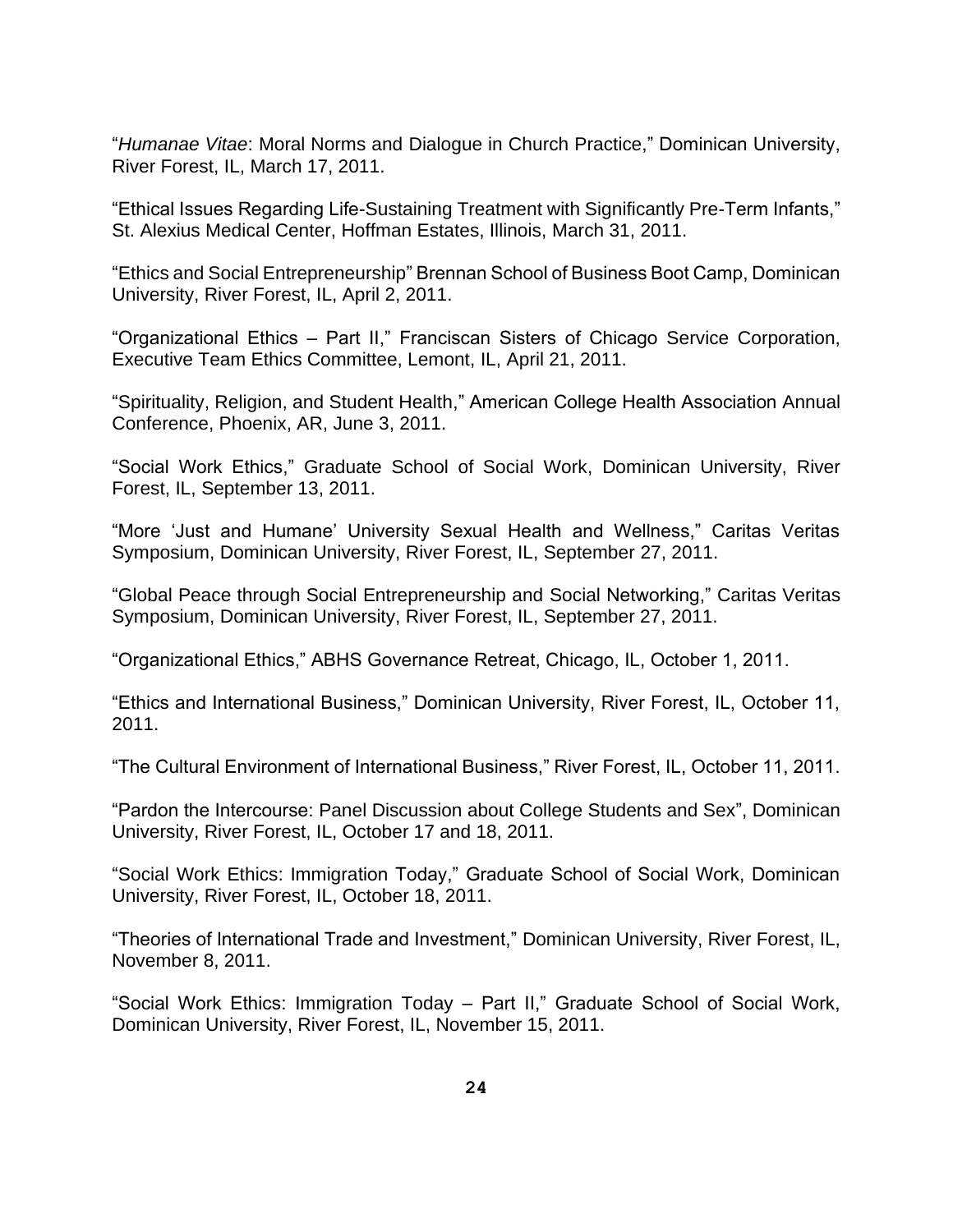"Providing Ethical Care to People with Chronic Illness," Keynote Address: William F. Mitchell Bioethics Conference, "The Ethical Demands of Chronic Illness," Saskatoon, Saskatchewan, Canada, November 17, 2011.

"Chronic Illness and the Aged: Ethical Witness and Care," Keynote Address: William F. Mitchell Bioethics Conference, "The Ethical Demands of Chronic Illness," Saskatoon, Saskatchewan, Canada, November 17, 2011.

"For-Benefit Enterprise: Business and Social Business Hybrid," Dominican University, River Forest, IL, November 23, 2011.

"Ethics and Pain Management," CME Presentation - Alexian Brothers Medical Center, Elk Grove Village, IL, November 30, 2011.

"POLST – Physicians Orders for Life-Sustaining Treatment," St. Alexius Medical Center, Hoffman Estates, IL, January 20, 2012.

"Social Work Ethics: Current Health Care Challenges," Graduate School of Social Work, Dominican University, River Forest, IL, January 31, 2012.

"Ash Wednesday Homily," Dominican University, River Forest, IL, February 22, 2012.

"Case Studies: New Ethical Challenges," CME Presentation with Mark Kosla, RN, CCRN, FACCN, St. Alexius Medical Center, Hoffman Estates, IL, February 27, 2012.

"Can I Choose Health?" CME Presentation with Mohamed Rahman, MD, Gopal Rao, MD, Alexian Brothers Medical Center, Elk Grove Village, IL, February 27, 2012.

"Sexual Ethics," Graduate School of Social Work, Dominican University, River Forest, IL, February 28, 2012.

"Cultural and Religious Beliefs and Differences: End-of-Life Care," Moderator, CME Presentation with Shakeela Hassan, MD, Rev. Seth Molan-Kovash, MDiv, DMin, Rev. William Grogan, STL, JD, Rabbi Jodie Furtornick, MA, BCC, St. Alexius Medical Center, Hoffman Estates, IL, February 28, 2012.

"Chronic Illness and Hospital Care Ethics: U.S. and Canadian Perspectives," CME Presentation, Alexian Brothers Medical Center, Elk Grove Village, IL, February 29, 2012.

"Curbing Medical Error at a Price: Device Distracted Doctoring and Nursing," CME Presentation, Alexian Brothers Medical Center, Elk Grove Village, IL, March 1, 2012.

"Curbing Medical Error at a Price: Device Distracted Doctoring and Nursing," Ascension Health Headquarters, St. Louis, MO, March 16, 2012.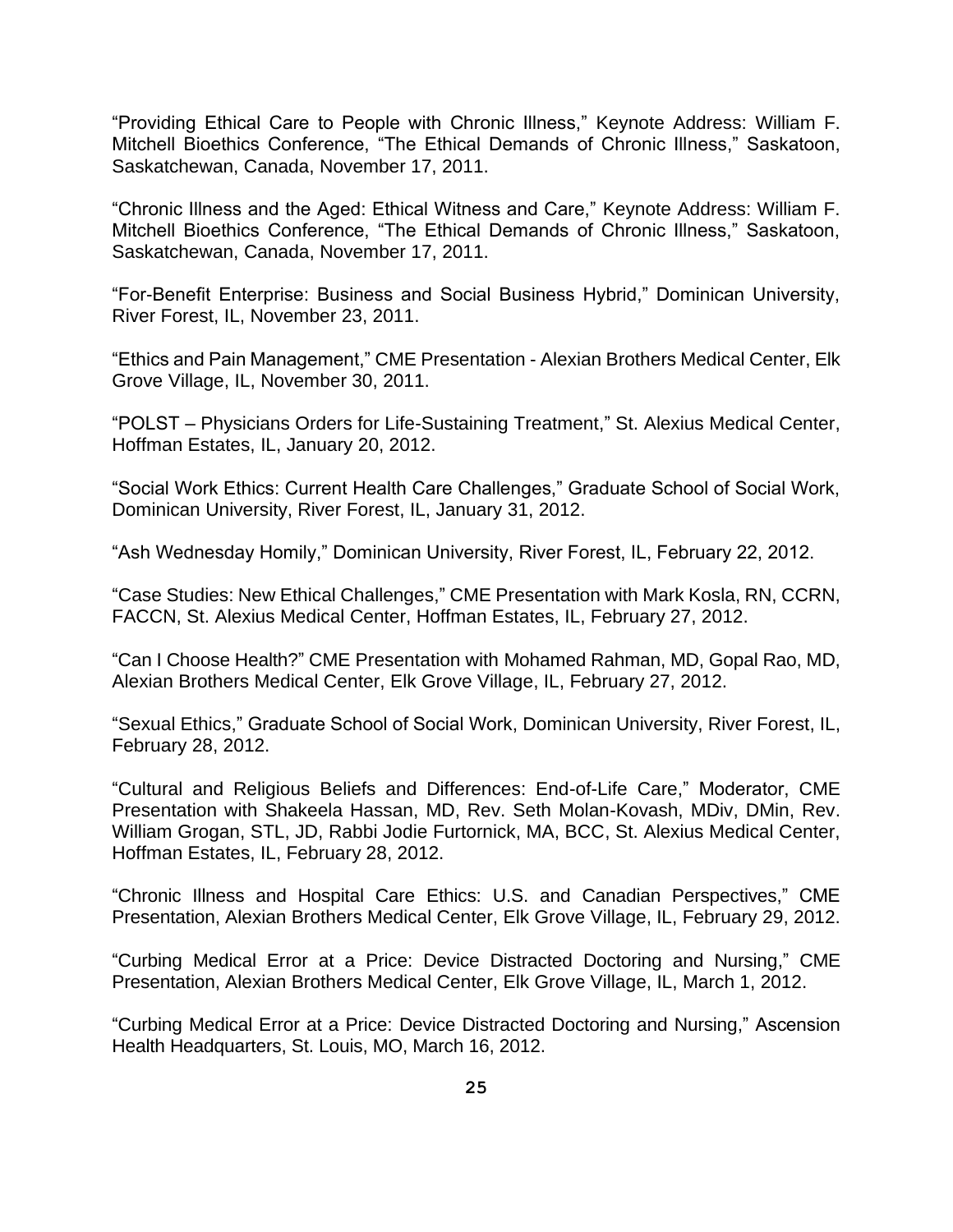"*Humanae Vitae*: Moral Norms and Dialogue in Church Practice," Dominican University, River Forest, IL, March 20, 2012.

"Organizational Ethics Webinar," Franciscan Sisters of Chicago Service Corporation - 14 FSCSC sites, Homewood, IL, March 21, 2012.

"Professional Ethics," Graduate School of Social Work, Dominican University, River Forest, IL, March 27, 2012.

"Biofuels and Alternative Energy," Brennan School of Business, Dominican University, River Forest, IL, April 16, 2012.

"'Keep the Faith'?: Religious Belief Systems Ethical and Legal Impacts in Mental Health Care and Practice," University of Illinois, Chicago College of Medicine Department of Psychiatry Grand Rounds, May 9, 2012.

"Responses to 'A Voice for Earth: Shifting Law to Protect Nature," The Contemplative Vision: Love, Truth and Reality, 12th Biennial Colloquium of Dominican Colleges and Universities, River Forest, IL, June 16, 2012.

"Ethical Discernment in Case Study Analyses," Alexian Brothers Health Network Chaplains' Education and Reflection, Arlington Heights, IL, June 28, 2012.

"A Framework for Ethical Discernment: Values and Principles," Alexian Brothers Behavioral Health Hospital, Hoffman Estates, IL, July 10, 2012.

"Mission Integration Strategic Plan 2012 – 2015," Alexian Brothers Health System, Arlington Heights, IL, July 13, 2012.

"Global Peace through Social Entrepreneurship and Social Networking," and "Corporate Social Responsibility," Dominican University, River Forest, IL, July 25, 2012.

"Effective Strategies to Increase Patient Medical Compliance in an ROI Environment: The Essential Role of Community Health Workers," Alexian Brothers Medical Center CME presentation, Elk Grove Village, IL, October 17, 2012.

"POLST," St. Alexius Medical Center, Physicians' Annual Meeting, Hoffman Estates, IL, October 24, 2012.

"No End to Possibilities - Catholic Ethical Values in Our Daily Lives: Ethical Dilemmas in End-of-Life Care", Deanery E, Bartlett, IL, October 25, 2012.

"Hospice Symposium: Ethical Dilemmas in End-of-Life Care," Alexian Brothers Medical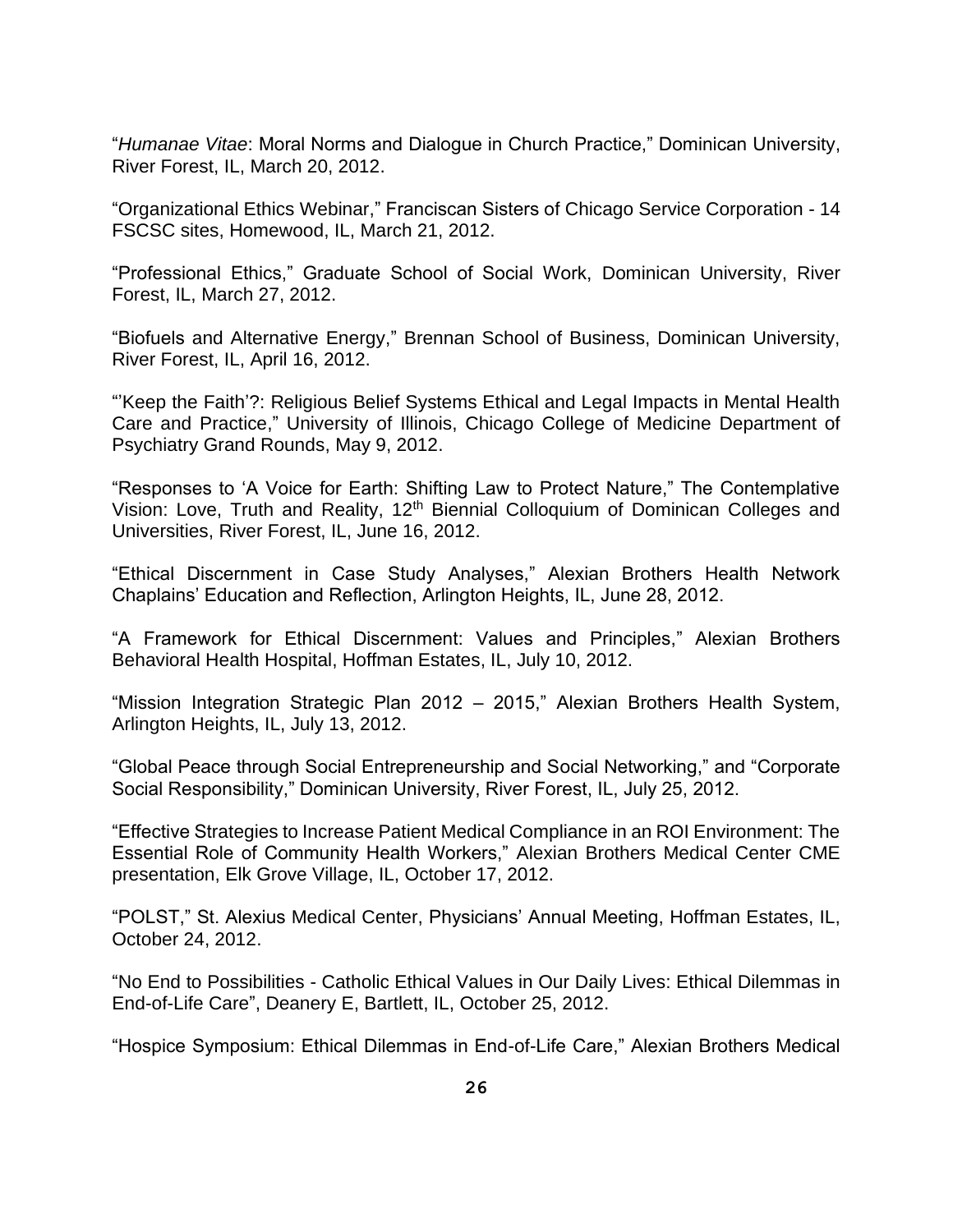Center, CME presentation, November 13, 2012.

"Moral Principles for Care of the Dying," CME presentation, Blessed John Paul II Newman Center Integritas Institute, Bioethics Conference, UIC Student Center West, Chicago, IL, April 16, 2013.

"It Shouldn't Hurt to Go Home," Domestic Violence CME presentation with Teresa Gielzynski, LCSW, ICDVP, St. Alexius Medical Center, Hoffman Estates, IL, April 29, 2013.

"Ethical Dilemmas across Practices and Sustainable Solutions: A Case Study Approach," CME presentation, Alexian Brothers Health System Ethics Symposium, with Mark Kosla, RN, CCRN, FACCN, St. Alexius Medical Center, Hoffman Estates, IL, May 15, 2013.

"'Consider the Conversation': Ethical Considerations in End-of-Life Care," CME presentation, with Loretta Downs, MA, Daryl Isenberg, PhD, Alexian Brothers Medical Center, Elk Grove Village, IL, May 30, 2013.

"Strengthening the Role of Ethics in Health Care," Alexian Brothers Behavioral Health Hospital," Hoffman Estates, IL, July 9, 2013.

"Ethical Discernment in Health Care Today: Catholic Perspectives," OSF Executive Leadership Retreat, Henry, IL, October 1, 2013.

"Ethics in End-of-Life Decision-Making: Catholic Perspectives," St. Julian Eymard Roman Catholic Church," Elk Grove Village, IL, October 3, 2013.

"No End to Possibilities: Navigating Ethical Decision-Making in Health Care Today both Clinically and Organizationally," Alexian Brothers Health System, Arlington Heights, IL, October 11, 2013.

"POLST and Ethical Considerations from a Catholic Perspective," Alexian Brothers Behavioral Health Hospital, Hoffman Estates, IL, October 30, 2013.

"Ethics in End-of-Life Decision-Making: Catholic Perspectives," Friendship Village, Schaumburg, Illinois, November 13, 2013.

"End-of-Life Care Conversations," Alexian Brothers Health System Hospice Symposium, Alexian Brothers Medical Center, November 20, 2013.

"Moral Theology: Catholic Health Care Ethics – First in Series," St. Isidore Church, Bloomingdale, Illinois, March 7, 2014.

"Moral Theology: Catholic Health Care Ethics – Second in Series," St. Isidore Church,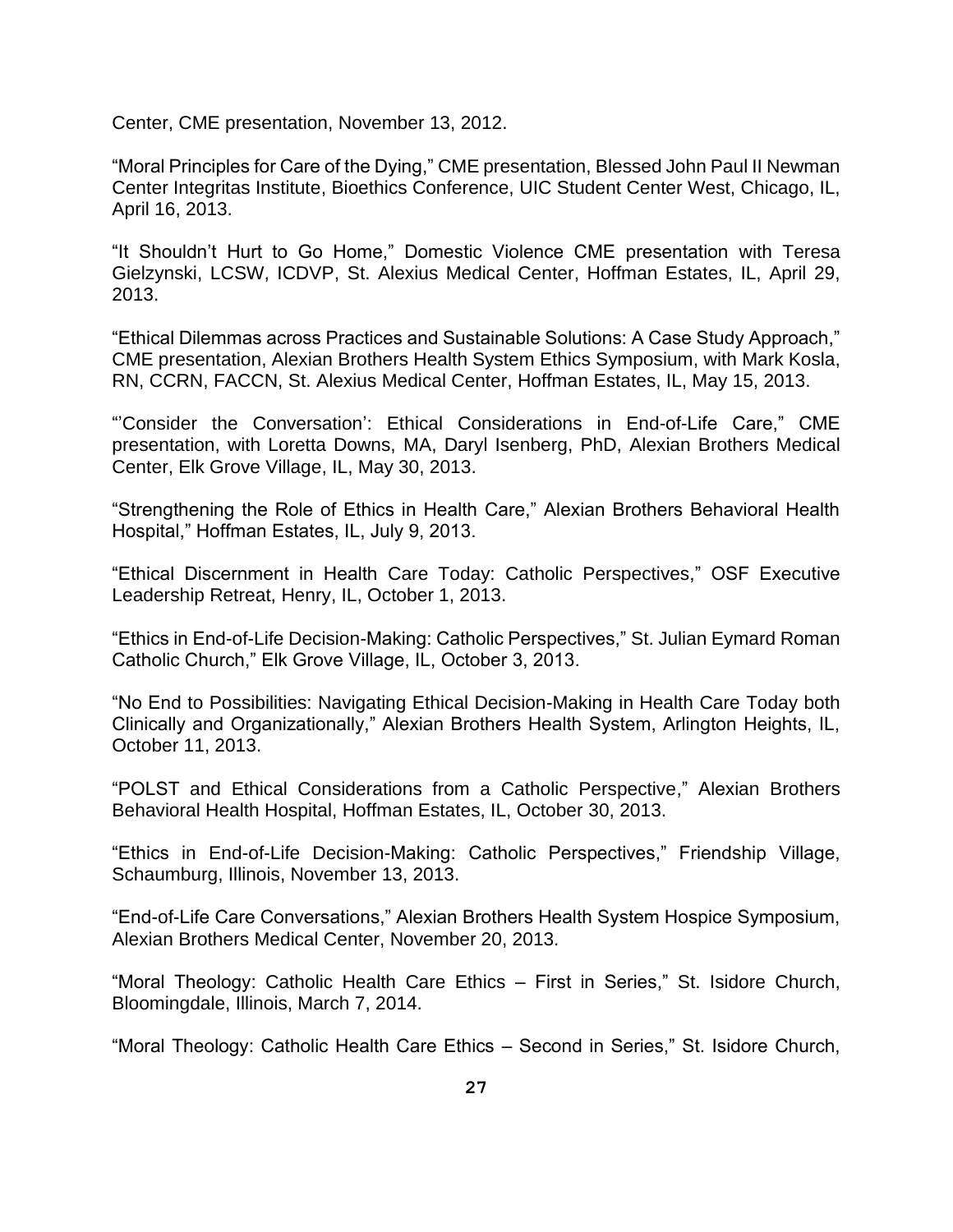Bloomingdale, Illinois, July 16, 2014.

"Ethics Consultation Services within Mission Integration and Catholic Identity," St. Anthony's Hospital, Chicago, IL, January 14, 2015.

"Ethics: End-of-Life Decision-Making," Clare Oaks, (Bartlett, Illinois, July 9, 2015.

"Scripture and Ethics: Moral Imagination," St. Isidore Church, Bloomingdale, Illinois, July 30, 2015.

"Ethics: End-of-Life Decision-Making," Clare Oaks, Bartlett, Illinois, August 10, 2015.

"Ethics: End-of-Life Decision-Making: Case Studies," Clare Oaks, Bartlett, Illinois, August 17, 2015.

"Pope Francis: Ethical Discernment in USA Healthcare," St. Anthony's Hospital, Chicago, IL, October 7, 2015.

"End-of-Life Issues: Catholic Perspectives," St. Anthony's Hospital, Chicago, IL, April 13, 2016.

"Living *Laudato Si*: Biblical Spirituality," St. Isidore Church, Bloomingdale, IL, July 28, 2016.

"Advanced Care Planning: Catholic Perspectives," The Resurrection Project, Chicago, IL, August 18, 2016.

"End-of-Life Issues: Catholic Perspectives," *Planning Our Legacy Series*, St. Isidore Parish, October 29, 2016.

"The Principle of Double Effect: Palliative Sedation," John Paul II Newman Center Integritas Institute, University of Illinois Chicago Medical Students and Practitioners, February 1, 2017.

"End-of-Life Issues: Catholic Perspectives and Advance Directives," St. Procopius Church, The Resurrection Project, Chicago, IL, April 1, 2017.

"The Principle of Double Effect: Palliative Sedation and Physician Assisted Suicide," Illinois Catholic Health Association, Mission Leaders Meeting, Mokena, IL May 10, 2017.

"Surrogate Decision-Making, Advance Directives, and End-of-Life Care," UIC College of Dentistry, UIC Integritas Institute, Chicago, IL, January 17, 2018.

"Prescribed Suicide: Past, Present, and Future," UIC Integritas Institute Bioethics